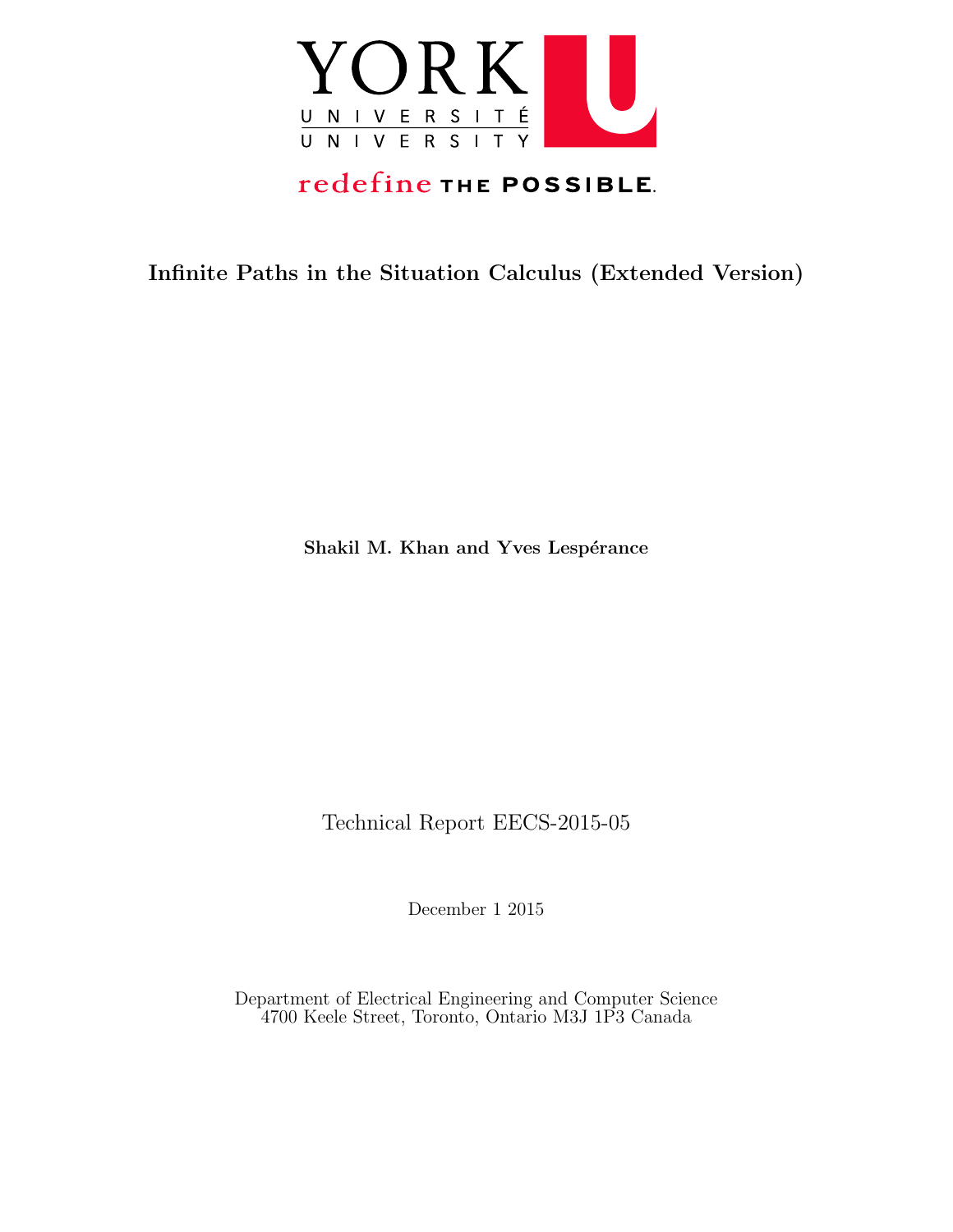# Infinite Paths in the Situation Calculus (Extended Version)

Shakil M. Khan and Yves Lespérance

Department of Electrical Engineering and Computer Science York University, Toronto, Ontario, Canada Email: {skhan, lesperan}@cse.yorku.ca

#### Abstract

The situation calculus has proved to be a very popular formalism for modeling and reasoning about dynamic systems. This otherwise elegant and refined language however lacks a natural way of dealing with "infinite future histories". To this end, in this paper we introduce a new sort ranging over *infinite paths* in the situation calculus and propose an axiomatization for infinite paths. We thus obtain a convenient way of specifying several kinds of notions that involve infinite futures such as temporal properties of non-terminating executions of agents or programs and mental attitudes such as desires and intentions. We prove the correctness of the axiomatization and show that our formalization has some intuitively desirable properties. We then illustrate the usefulness of our formalization by considering applications involving desires and non-terminating programs.

#### 1. Introduction

One of the most prominent formalisms for modeling dynamic domains is the situation calculus (McCarthy and Hayes 1969). Since its introduction, much work has been done to further refine and enrich this language. Researchers have formalized the prerequisites and effects of actions and proposed reasonable solutions to the frame problem (Reiter 1991; 2001) and the ramification problem (Lin and Reiter 1994). They have modeled various aspects of agents' incomplete knowledge, perceptual actions, and knowledge change (Moore 1990; Scherl and Levesque 2003; Levesque 1996; Lakemeyer and Levesque 1998), agent ability (Lespérance et al. 2000; Lespérance 2001), continuous time (Pinto 1994), stochastic actions (Reiter 2001), agent communication (Shapiro, Lespérance, and Levesque 2002; Khan and Lespérance 2005), belief revision (Shapiro et al. 2011), and dealt with agents' motivational attitudes and rational action/behavior (Shapiro, Lespérance, and Levesque 2005; Sardina and Shapiro 2003; Khan and Lespérance 2010). Finally, work has been done to incorporate complex actions into the formalism that has led to an implemented family of "high-level" programming languages (Levesque et al. 1997; De Giacomo, Lespérance, and Levesque 2000; Boutilier et al. 2000; De Giacomo et al. 2004).

However, this otherwise simple yet elegant language lacks a convenient way of dealing with "infinite future histories". One cannot talk directly about infinite paths in the situation calculus. While some work has been done to capture the notion of paths in the situation calculus, all of these approaches have drawbacks. We discuss some of these here; see Section 8 for a discussion of other related work. While specifying agents' goals and behavior, Shapiro (2005) considers only finite paths. He models a finite path using a pair of situations representing the beginning state and the ending state of the path. Unfortunately, a temporal framework based on such finite paths has limited expressiveness and can't capture arbitrary temporally extended formulae, e.g. the goal to maintain a property  $\phi$  indefinitely far in the future,  $\Box \phi$ . Also, quantification over these finite paths requires dealing with a pair of situations explicitly which is somewhat clumsy.

Lespérance et al. (2000) on the other hand looked at infinite paths. They introduced the notion of *action selection functions* (also called *ASF* or *strategies*), which are mappings from situations to primitive actions, and showed how ASFs can be used to model infinite paths (see Section 3 for details). Their account however does not have paths as a sort and thus does not allow for first-order quantification over paths.

To deal with these issues, in this paper we introduce a new sort of infinite *paths* (along with path variables that can be quantified over) in the situation calculus and propose an axiomatization for infinite paths. By adding a new sort ranging over infinite paths in the situation tree, we obtain a convenient way of specifying several kinds of notions that involve infinite futures such as temporal properties of non-terminating executions of agents or programs, and future looking mental attitudes such as desires and intentions, as well as beliefs about the future. We discuss how CTL<sup>∗</sup> temporal formulae (Emerson and Halpern 1986) can be interpreted over these infinite paths. We show that our formalization of paths has some intuitively reasonable properties and prove the correctness of the axiomatization. To illustrate the benefits of paths, we then examine two applications of the situation calculus with paths, namely specification of temporal goals of agents and definition of execution semantics for infinitely running programs written in the situation calculus-based ConGolog programming language (De Giacomo, Lespérance, and Levesque 2000).

Copyright  $\odot$  2016, Association for the Advancement of Artificial Intelligence (www.aaai.org). All rights reserved.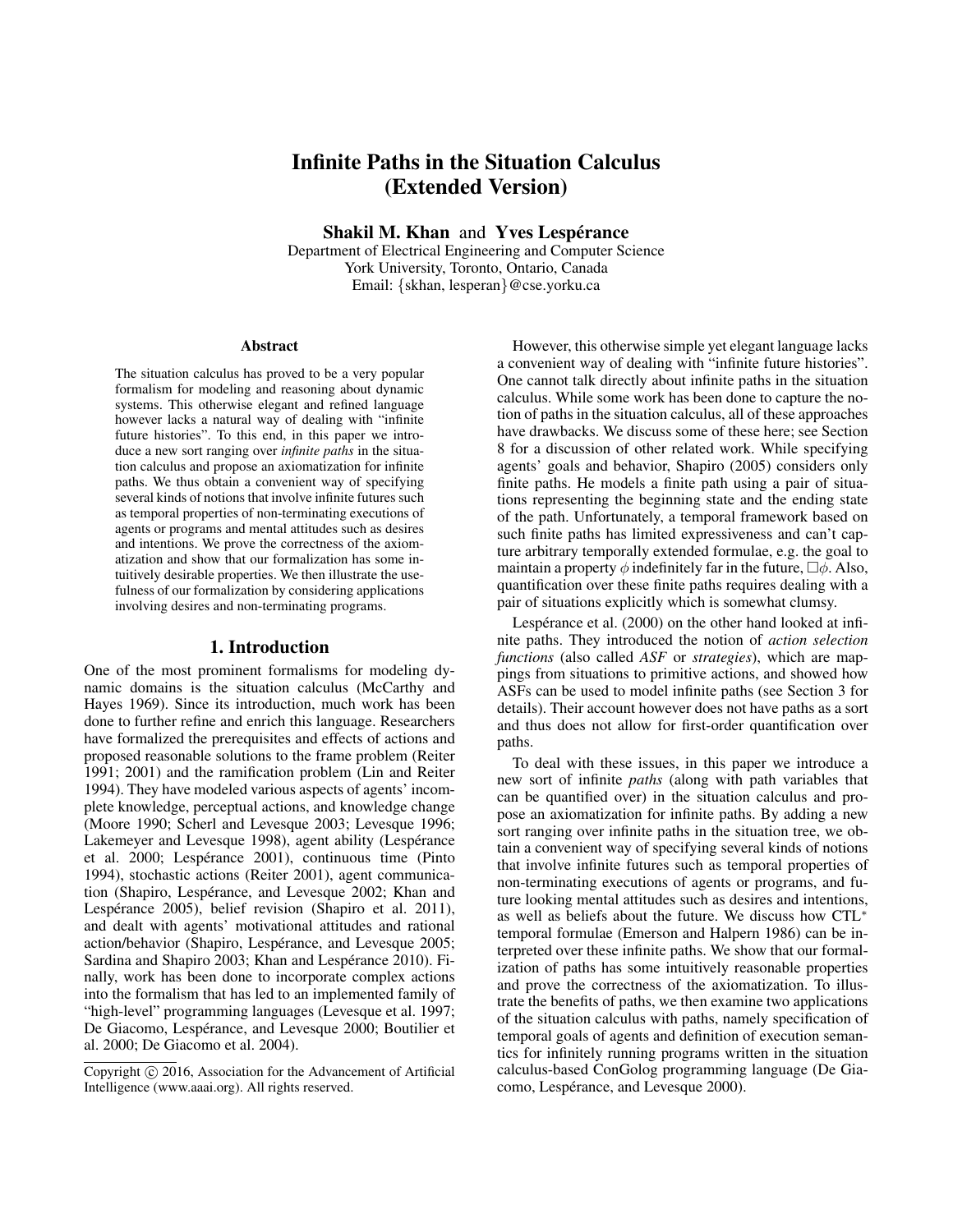# 2. Background

We adopt the version of the situation calculus as formalized in (Reiter 2001). In this framework, a possible state of the domain is represented by a situation. The initial situation is represented by a special constant  $S_0$  which stands for the empty sequence of actions. There is a distinguished binary function symbol do where  $do(a, s)$  denotes the successor situation to  $s$  resulting from performing the action  $a$ . Thus the domain of situations can be viewed as a tree, where the root of the tree is the initial situation  $S_0$  and the arcs represent actions (this is enforced by the foundational axioms; see below). Relations (and functions) whose truth values vary from situation to situation, are called relational (functional, resp.) fluents, and are denoted by predicate (function, resp.) symbols taking a situation term as their last argument. There is a special predicate  $Poss(a, s)$  used to state that action a is executable in situation  $s. s \subseteq s'$  means that s' can be reached from s by performing a sequence of actions.  $s \sqsubseteq s'$  is an abbreviation for  $s \sqsubset s' \vee s = s'$ . We will use  $s \prec s'$  and  $s \preceq s'$ to denote that the sequence of actions performed to reach  $s'$ from s were all executable. Finally, a situation is called executable if every action in its history was executable, i.e.:

$$
\text{Executeable}(s) \doteq \forall a, s'.\ do(a, s') \preceq s \supset \text{Poss}(a, s').
$$

A dynamic domain can be represented by a *basic action theory* (Reiter 2001)  $\mathcal{D}_{bat}$  that includes: (1) action precondition axioms, one per action a characterizing  $Poss(a, s)$ , (2) successor state axioms (SSA), one per fluent, that succinctly encode both effect and frame axioms and specify exactly how and when the fluent changes (Reiter 2001), (3) initial state axioms describing what is true initially (including the mental states of the agents), (4) unique names axioms for actions, and (5) domain-independent foundational axioms  $\Sigma$ describing the structure of situations (Levesque, Pirri, and Reiter 1998). All these axioms are first-order except for  $\Sigma$ , which includes a second order induction axiom for defining the tree of situations.

# 3. Infinite Paths in the Situation Calculus

Following (Lespérance et al. 2000), we only consider "realistic" paths; paths involving non-executable actions cannot really occur as they are not realistic. Thus a path in our framework is essentially an infinite sequence of situations, where each situation along the path can be reached by performing some *executable* action in the preceding situation. To allow (first-order) quantification over infinite paths, we in addition introduce a new sort called paths in the language with (possibly sub/super-scripted) variables  $p$  ranging over paths. We give an axiomatization for infinite paths below.

Thus our formalization of infinite paths is more general than Shapiro's (2005) finite paths. Arbitrary temporally extended formulae such as unbounded maintenance goals can be interpreted using our paths. Moreover, our account is simpler than that of (Lespérance et al. 2000), and unlike them, we allow quantification over paths, which makes our language easier to use.

Before delving into the technical details, let us point out some notational conventions. We will use both state and path

formulae denoted by uppercase and lowercase Greek letters, resp., e.g.  $\Phi(s)$  and  $\phi(p)$ . Here s is a free situation variable in which the state formula must be evaluated and  $p$  is a free path variable over which the path formula must hold. We sometimes suppress these variables where the intended meaning is clear. Finally, as usual  $\Phi[s]$  denotes the reintroduction of situation s in the situation suppressed formula  $\Phi$ . Axiomatization: We now give our axiomatization for infinite paths. We have a predicate  $OnPath(p, s)$ , meaning that situation s is on path p. Also, the abbreviation  $Starts(p, s)$ means that s is the starting situation of path  $p$ . A path  $p$  starts with  $s$  iff  $s$  is the earliest situation on  $p$ :

#### Definition 1.

Starts $(p, s) \doteq$  OnPath $(p, s) \wedge \forall s'$ . OnPath $(p, s') \supset s \preceq s'$ .

As shown in (Lespérance et al. 2000), one can use action selection functions (ASFs) to model infinite paths. Recall that ASFs or strategies are mappings from situations to primitive actions. The idea is that given a situation  $s$ , an ASF  $F$  prescribes an action that the agent must perform in  $s$  if she were to follow the path induced by this strategy. An infinite path can then be formalized as a tuple  $(s, F)$ , where s is the starting situation of the path, and  $F$  is a strategy that defines an infinite sequence of situations by specifying an action for every situation starting from s. Thus, one way of axiomatizing paths is by making them correspond to such pairs  $(s, F)$ : Axiom 2.

\n- (a). 
$$
\forall p. (\exists F, s. \text{ Executive}(F, s) \land \forall s'. \text{OnPath}(p, s') \equiv \text{OnPathASF}(F, s, s')),
$$
\n- (b).  $\forall F, s. \text{Executeable}(F, s) \supset (\exists p. \text{Starts}(p, s) \land \forall s'. \text{OnPathASF}(F, s, s') \equiv \text{OnPath}(p, s')).$
\n

This second-order axiom says that for every path  $p$ , there is an action selection function  $F$  and a situation  $s$  such that  $F$ starting in  $s$  is executable, and that  $F$  produces exactly the same sequence of situations on  $p$  starting from  $s$ . Also, for every executable action selection function  $F$  and situation s, there is a path  $p$  that starts with  $s$  and that corresponds exactly to the sequence of situations produced by  $F$  starting from s. Here, OnPathASF $(F, s, s')$  means that the situation sequence defined by  $(s, F)$  includes the situation s':

#### Definition 3.

OnPathASF
$$
(F, s, s')
$$
  $\doteq$   
 $s \preceq s' \land \forall a, s^*, s \prec do(a, s^*) \preceq s' \supset F(s^*) = a.$ 

Also, the situation sequence encoded by a strategy  $F$  and a starting situation  $s$  is executable iff  $s$  is executable, and for all situations  $s'$  on this sequence, the action selected by  $F$  in  $s'$  is executable in  $s'$ .

## Definition 4.

$$
\begin{aligned} \text{Executeable}(F, s) &= \text{Executeable}(s) \land \\ \forall s'. \text{ OnPathASF}(F, s, s') \supset \text{Poss}(F(s'), s'). \end{aligned}
$$

Another axiom is needed to state that different situation sequences represent different paths.

#### Axiom 5.

$$
\forall p, p'. (\forall s. \text{ OnPath}(p, s) \equiv \text{OnPath}(p', s)) \equiv p = p'.
$$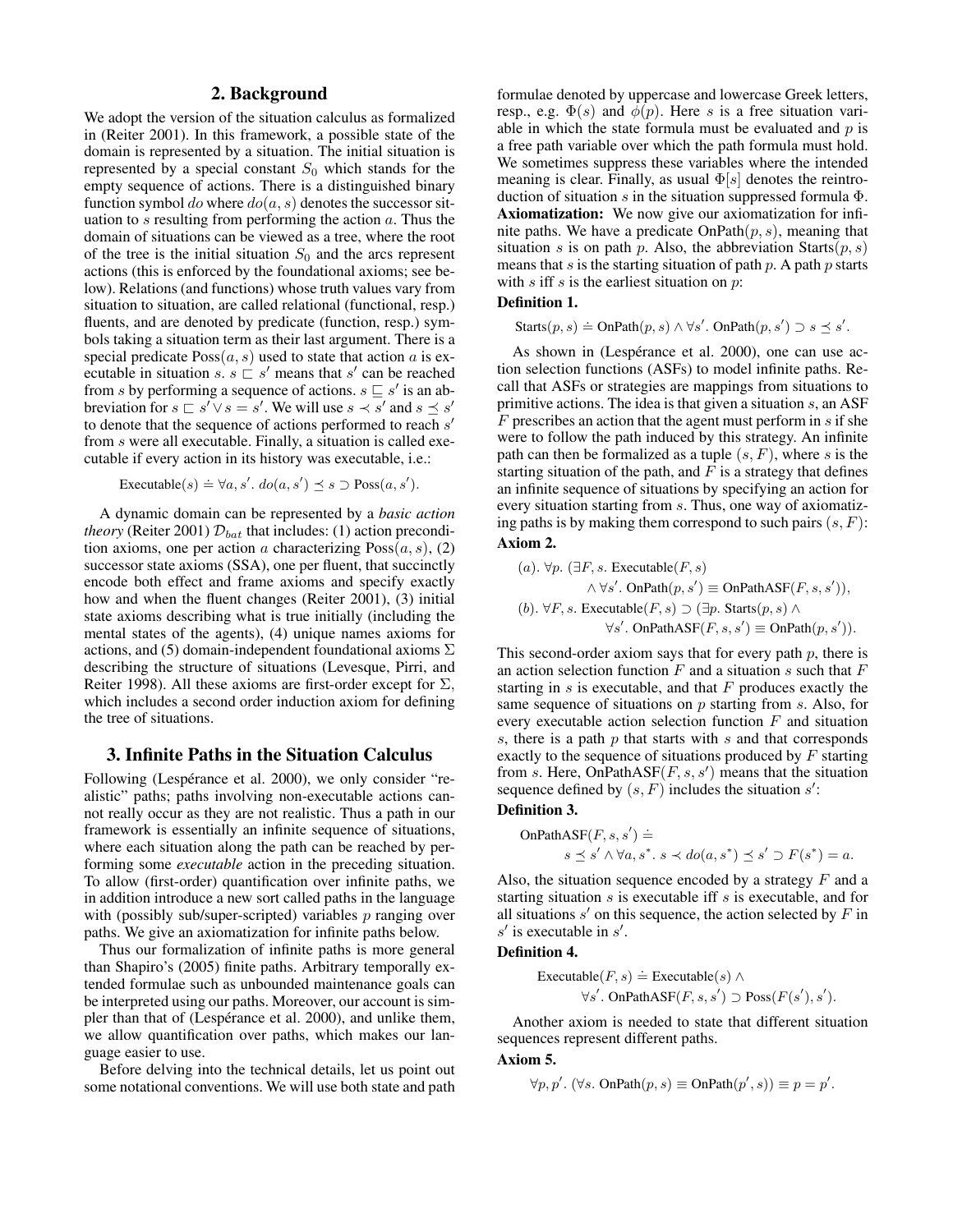Note that, for every situation s on a path, there must be an action that is possible in s, i.e.  $\forall p, s$ . OnPath $(p, s) \supset$  $\exists a$ . Poss $(a, s)$ . We consider that situations where no action is possible are "artificial". One can always introduce a dummy action  $noOp$  that has the precondition that True, and consequently is always executable. Taking paths to be sequences of executable situations means that there may be infinite sequences of successor situations that are not paths; even if the situations on a prefix of a sequence are executable, the presence of a non-executable situation in the sequence means that it is not a path. One could easily modify the above axiomatization to include paths with nonexecutable situations, and identify the subset of such paths that are executable.

Also, while we focus on infinite paths, finite (executable) paths can be viewed as prefixes of paths since a finite path can always be extended to an infinite one, e.g. by extending the prefix with an infinite sequence of  $noOp$  actions.

We now define what it means for a path  $p'$  to be a *suffix* of another path  $p$  w.r.t. a situation  $s$ :

# Definition 6.

$$
Suffix(p', p, s) \doteq \text{OnPath}(p, s) \land \text{Starts}(p', s)
$$

$$
\land \forall s'. s \leq s' \supset (\text{OnPath}(p, s') \equiv \text{OnPath}(p', s')).
$$

That is, a path  $p'$  is a suffix of another path  $p$  w.r.t. a situation s iff s is on  $p$ , and  $p'$  which starts with s, contains exactly the same situations as  $p$  starting from  $s$ . Below, we denote by  $\mathcal{D}_{path}$  the axioms and definitions for modeling paths in the situation calculus.

# 4. CTL<sup>∗</sup> in the Situation Calculus

CTL<sup>∗</sup> (Emerson and Halpern 1986) is an expressive branching-time temporal logic that allows arbitrary combinations of path quantifiers and temporal operators with no additional complexity (Schnoebelen 2002) over LTL (Pnueli 1977). In this section, we show how CTL<sup>∗</sup> formulae can be interpreted over the situation calculus with paths. We start by inductively defining a class of state and path formulae (we use  $\Phi$  and  $\phi$  to denote state and path formulae, resp.):

$$
\Phi ::= \varphi \mid E\phi \mid A\phi \mid \Phi \land \Phi \mid \neg \Phi \mid \forall x. \Phi
$$
  

$$
\phi ::= \Phi \mid \phi \land \phi \mid \neg \phi \mid \forall x. \phi \mid \bigcirc \phi \mid \phi \mathcal{U} \phi
$$

Here,  $\varphi$  is an arbitrary situation suppressed situation calculus formula.  $E\phi$ , i.e. *over some path*  $\phi$  and  $A\phi$ , i.e. *over all paths*  $\phi$  are path quantifiers that are used to construct state formulae from given path formulae. Moreover, any state formula is also a path formula. Thus we need to be able to evaluate a state formula  $\Phi$  over a path. But since state formulae can only be evaluated over a state (in our case, a situation), following (Emerson and Halpern 1986) we evaluate it w.r.t. the starting situation of the path (see below).  $\bigcirc$  means that  $\phi$  holds *next* over a path while  $\phi$  U  $\psi$  stands for  $\phi$  *until*  $\psi$ . Finally, other logical connectives like  $\vee$ ,  $\supset$ ,  $\subseteq$ ,  $\equiv$ , and  $\exists$  are handled as the usual abbreviations.

Let us now define a function  $\lbrack \cdot \rbrack$  that translates these formulae into formulae of the situation calculus with paths. We write  $\Phi$ [s] (and  $\phi$ [p]) to mean that state formula  $\Phi$  (and path formula  $\phi$ ) holds in situation s (and over path p, resp.).  $\lbrack \cdot \rbrack$  is defined inductively as follows:

#### Definition 7.

- A.  $\varphi$ [s]  $\doteq \varphi$ [s], where  $\varphi$  is a sit. suppressed sit. calc. formula,
- B.  $E\phi[[s]] \doteq \exists p$ . Starts $(p, s) \wedge \phi[[p]]$ ,  $C. A\phi$   $[s] \doteq \forall p.$  Starts $(p, s) \supset \phi$   $[p],$  $\mathbf{D}.(\Phi \wedge \Psi)[s] \doteq \Phi[s] \wedge \Psi[s],$  $\mathbf{E} \cdot \neg \Phi[s] \doteq \neg (\Phi[s]),$ F.  $(\forall x. \ \Phi)[\![s]\!] \doteq \forall x.(\Phi[\![s]\!]),$

G.  $\Phi[\![p]\!] \doteq \exists s$ . Starts $(p, s) \wedge \Phi[\![s]\!],$  $H.$   $(\phi \wedge \psi)[p] \doteq \phi[p] \wedge \psi[p],$  $\mathbf{I} \cdot \neg \phi \llbracket p \rrbracket = \neg (\phi \llbracket p \rrbracket),$  $J. (\forall x. \phi)[p] \doteq \forall x.(\phi[p]),$  $K. \bigcirc \phi[p] =$  $\exists s, a, p'$ . Starts $(p, s) \wedge$  Suffix $(p', p, do(a, s)) \wedge \phi[p']$ , L.  $(\phi U \psi)[p] \doteq \exists s, s', p'$ . Starts $(p, s) \wedge$  Suffix $(p', p, s') \wedge \psi[p]$  $\wedge (\forall s^*, p^*. s \leq s^* \prec s' \wedge \text{Suffix}(p^*, p, s^*) \supset \phi[[p^*]].$ 

Thus, the situation suppressed situation calculus formula  $\varphi$ holds in situation s if  $\varphi[s]$  is true, i.e. the formula obtained by reintroducing situation s in  $\varphi$  holds in s.  $E\phi$  holds if  $\phi$  holds over at least one path in the future of s. On the other hand,  $A\phi$ [s] holds if  $\phi$  holds over all the paths in the future of s.  $\phi$  holds next over a path p (i.e.  $\Diamond \phi$ [p]) if  $\phi$ holds over the suffix of  $p$  that starts with the successor to the starting situation of p.  $\phi$  until  $\psi$  holds over a path p (i.e.  $(\phi \mathcal{U} \psi)[p]$  if there is a suffix p' of p that starts with s',<br>
wholds over n' and for all suffixes n<sup>\*</sup> of p that start with  $\psi$  holds over p', and for all suffixes  $p^*$  of p that start with an earlier situation  $s^*$  than  $s'$  (i.e.  $s^* \prec s'$ ),  $\phi$  holds over p<sup>\*</sup>. The rest are self-explanatory. It should be clear that our semantics of CTL<sup>\*</sup> is essentially the same as the one given by Emerson and Halpern (1986).

Other CTL<sup>∗</sup> operators can be defined as usual, e.g. *eventually*  $\phi$  (denoted by  $\Diamond \phi$ ), *always*  $\phi$  (denoted by  $\Box \phi$ ),  $\phi$  *unless*  $\psi$  (denoted by  $\phi$  W  $\psi$ ),  $\phi$  *before*  $\psi$  (denoted by  $\phi$   $\beta$   $\psi$ ), etc.

# Definition 8.

A. 
$$
\diamond \phi[[p]] \doteq (\text{True } U \phi)[[p]],
$$
  
\nB.  $\Box \phi[[p]] \doteq \neg \diamond \neg \phi[[p]],$   
\nC.  $(\phi \mathcal{W} \psi)[[p]] \doteq ((\phi \mathcal{U} \psi) \vee \Box(\phi \wedge \neg \psi))[[p]],$ 

**D.**  $(\phi \mathcal{B} \psi)[p] \doteq \neg(\neg \phi \mathcal{U} \psi)[p].$ 

Let  $\mathcal{D}_{CTL^*}$  be our definitions of CTL<sup>\*</sup> above.

Example: Consider an agent in a mine-sweeper-like domain. Assume that there are only a finite number of cells (one can also handle a version where the grid of cells is infinite). The agent has two actions  $visit(x, y)$  and  $flag(x, y)$ , for visiting cell  $(x, y)$  and flagging/marking that cell  $(x, y)$ possibly has a mine, respectively. There are three fluents, Dead(s), Visited(x, y, s), and Flagged(x, y, s). Initially the agent is alive, but she can die if she accidentally steps on a cell with a mine. Initially all the cells are neither visited nor flagged. The objective here is to visit as many cells as possible without stepping on a mine and dying. If the agent suspects that a cell has a mine in it, she can block the possibility of visiting it by flagging it provided that she is alive. Also, she can visit a cell if it is not flagged, again provided that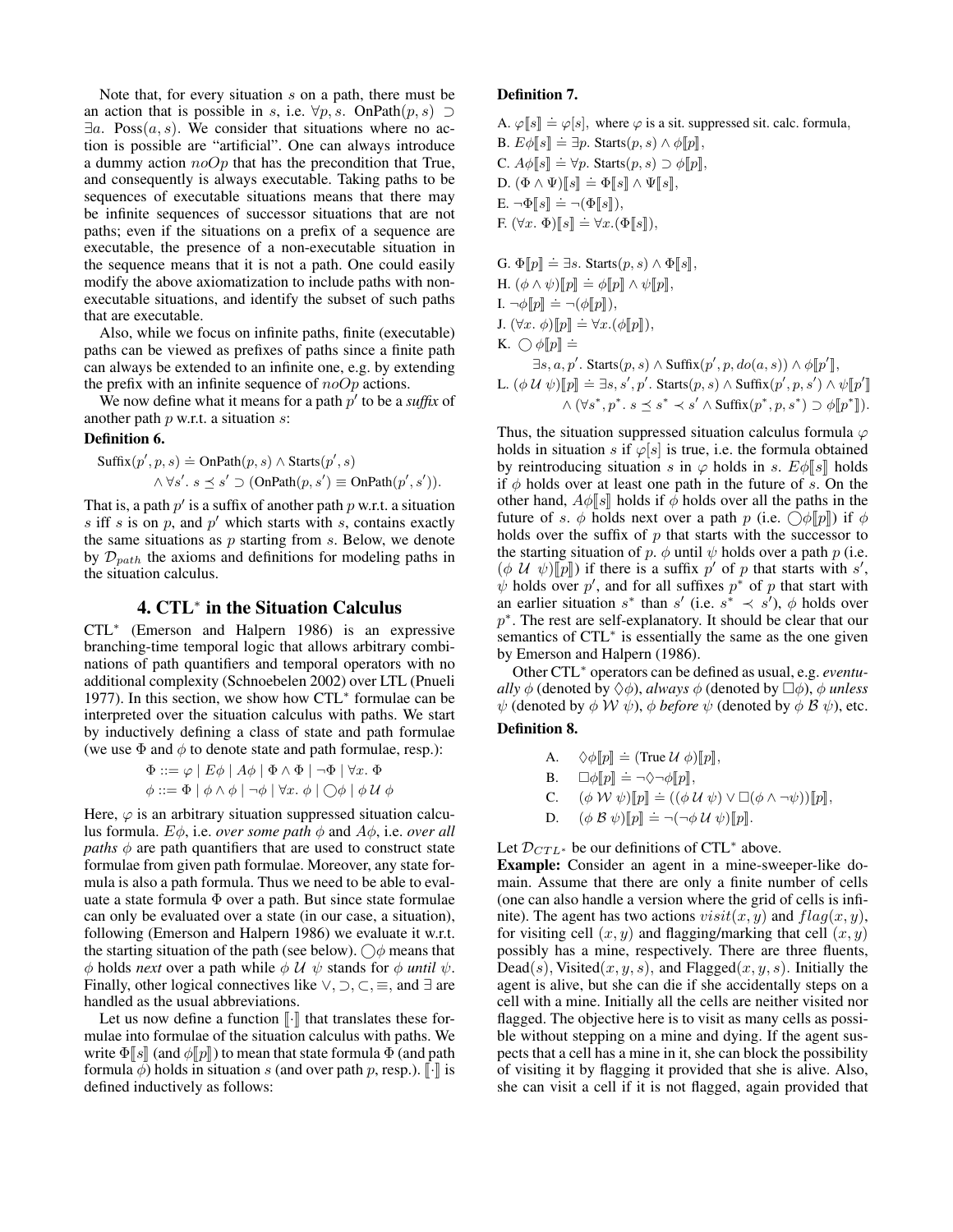she is alive.<sup>1</sup> The action theory  $\mathcal{D}_{swin}$  includes the foundational axioms  $\Sigma$ ,  $\mathcal{D}_{path}$ ,  $\mathcal{D}_{CTL^*}$ , unique names axioms for  $visit()$  and  $flag()$  actions, and the following initial situation description, and precondition and successor-state axioms:

 $\exists n. \text{Cell}(x, y) \equiv (x = 1 \land y = 1) \lor \dots \lor (x = n \land y = n),$ Mine $(x, y)$   $\supset$  Cell $(x, y)$ ,

$$
\neg \text{Dead}(S_0) \land \neg \text{Visited}(x, y, S_0) \land \neg \text{Flagged}(x, y, S_0),
$$

 $Poss(visit(x, y), s) \equiv$ Cell $(x, y) \wedge \neg$ Dead $(s) \wedge \neg$ Flagged $(x, y, s)$ ,  $Poss(flag(x, y), s) \equiv Cell(x, y) \land \neg Dead(s),$ 

$$
Dead(do(a, s)) \equiv Dead(s)
$$
  
\n
$$
\vee (a = visit(x, y) \land \text{Mine}(x, y)),
$$
  
\n
$$
\text{Visited}(x, y, do(a, s)) \equiv \text{Visited}(x, y, s)
$$
  
\n
$$
\vee (a = visit(x, y) \land \text{Cell}(x, y)),
$$
  
\n
$$
\text{Flagged}(x, y, do(a, s)) \equiv \text{Flagged}(x, y, s)
$$
  
\n
$$
\vee (a = flag(x, y) \land \text{Cell}(x, y)).
$$

Now, define  $Solved(s)$  as follows:

Solved(s) 
$$
\doteq \forall x, y
$$
.  $\text{Mine}(x, y) \supset \text{Flagged}(x, y, s)$   
 $\wedge \text{Cell}(x, y) \wedge \neg \text{Mine}(x, y) \supset \text{Visited}(x, y, s)$ .

Then from  $\mathcal{D}_{swin}$ , we have that there is a path where sooner or later the problem will be solved. Using CTL<sup>∗</sup> introduced above, we have that:

 $\mathcal{D}_{swin} \models E(\Diamond \text{Solved})).$ 

Also, from  $\mathcal{D}_{swin}$  and the additional constraint that there is at least one cell with a mine in it, we have that there is a path where eventually the agent dies and that for all paths she will be always alive as long as she never visits any cells:

$$
\begin{aligned} \mathcal{D}_{s w i p} &\cup \{\exists x, y . \text{ Mine}(x, y)\} \models E(\Diamond \text{Dead}()); \\ \mathcal{D}_{s w i p} &\cup \{\exists x, y . \text{ Mine}(x, y)\} \models \\ &A(\forall x, y . \; \Box \neg \text{Visited}(x, y) \supset \Box \neg \text{Dead})). \end{aligned}
$$

On the other hand, if we assume that there are no mines at all, then we have that for all futures she is always alive:

$$
\mathcal{D}_{\text{supp}} \cup \{\forall x, y. \ \neg \text{Mine}(x, y) \models A(\Box \neg \text{Dead})).
$$

#### 5. Properties of Paths

We now show some properties of our axiomatization of paths. Proofs of the properties appear in the appendix.

Let  $\Sigma$  be the set of foundational axioms, and  $\mathcal{D}_{path}$  consist of the axiomatization for paths, i.e. Axioms 2 and 5 and the associated definitions. Our first property captures the conditions under which a situation can be extended to a path:  $\Sigma \cup \mathcal{D}_{path}$  entails that for any executable situation, there is a path that starts with that situation, provided that for any situation there exists an executable action.

#### Proposition 9.

$$
\Sigma \cup \mathcal{D}_{path} \models (\forall s'. \exists a. \text{Poss}(a, s')) \supset
$$
  

$$
(\forall s. \text{Executeable}(s) \supset \exists p. \text{Starts}(p, s)).
$$

This can be proven by constructing an executable ASF and using Axiom 2(b). Again, we maintain that situations with no executable actions are "artificial".

Next, we prove some properties of the starting situation of a path. In particular, we can show that  $\Sigma \cup \mathcal{D}_{path}$  entails that (a) any path starts with some situation, (b) the starting situation of any path is unique, and (c) the starting situation of any path is executable.

# Proposition 10.

(a).  $\Sigma \cup \mathcal{D}_{path} \models \forall p. \exists s. \text{Starts}(p, s),$ 

(b).  $\Sigma \cup \mathcal{D}_{path} \models \forall p, s, s'$ . Starts $(p, s) \land$  Starts $(p, s') \supset s = s'$ , (c).  $\Sigma \cup \mathcal{D}_{path} \models \forall p, s$ . Starts $(p, s) \supset$  Executable $(s)$ .

These properties can be proven using Axiom 2(a) and Definitions 1, 3, and 4.

The next two properties deal with the successor situation of a situation on a path that is also on the path. The first states that  $\Sigma \cup \mathcal{D}_{path}$  entails that for any situation s on a path p, there is a successor situation  $s' = do(a, s)$  on p, and s' can be reached from s by performing an executable action a.

#### Proposition 11.

$$
\Sigma \cup \mathcal{D}_{path} \models \forall p, s. \text{ OnPath}(p, s)
$$
  

$$
\supset \exists s', a. \text{ OnPath}(p, s') \land s' = do(a, s) \land \text{Poss}(a, s).
$$

This can be proven by Axiom 2(a) and Definitions 3 and 4. Moreover,  $\Sigma \cup \mathcal{D}_{path}$  entails that the successor situation of a situation on a path is unique.

#### Proposition 12.

$$
\Sigma \cup \mathcal{D}_{path} \models \forall p, s. \ [\text{OnPath}(p, s) \land \text{OnPath}(p, do(b, s))] \supset a = b.
$$

We can prove this using Axiom 2(a) and Definition 3.

The next property deals with the uniqueness of paths: Σ∪  $\mathcal{D}_{path}$  entails that if  $p \neq p'$ , then there is a situation that is on path  $p$  but not on path  $p'$ .

Proposition 13.

$$
\Sigma \cup \mathcal{D}_{path} \models \forall p, p'. p \neq p' \supset
$$
  

$$
\exists s. \text{ (OnPath}(p, s) \land \neg \text{OnPath}(p', s)).
$$

This follows from Axiom 5.

We can also show that  $\Sigma \cup \mathcal{D}_{path}$  entails that all situations on a path are executable.

#### Corollary 14.

$$
\Sigma \cup \mathcal{D}_{path} \models \forall p, s. \text{ OnPath}(p, s) \supset \text{Executeable}(s).
$$

This can be proven by induction on s using Propositions 10(b, c), 11, and 12.

We say that two situations are co-linear if they are the same or if one of them strictly precedes the other. Our next set of properties deal with the structure of situations on paths and shows that paths are essentially linear sequences of situations. First, we have  $\Sigma \cup \mathcal{D}_{path}$  entails that any pair of situations on the same path are co-linear:

<sup>&</sup>lt;sup>1</sup>Since the agent cannot perform an action when she is dead, we assume the inclusion of other executable actions, e.g. a  $noOp$ action that is executable when she is dead so that she does not run out of executable actions.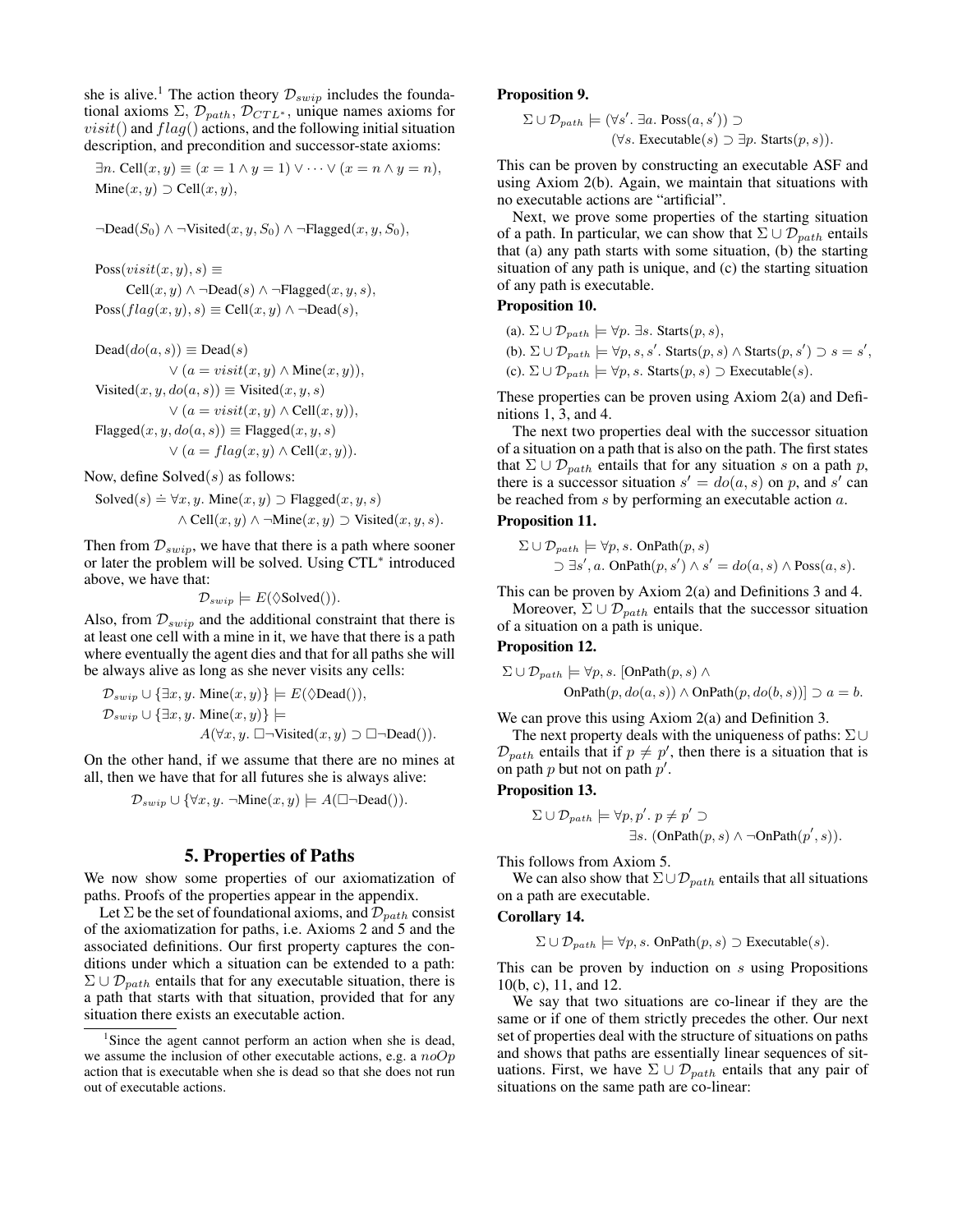#### Proposition 15.

$$
\Sigma \cup \mathcal{D}_{path} \models \forall p, s, s'. \text{ OnPath}(p, s) \land \text{OnPath}(p, s') \supset s = s' \lor s \prec s' \lor s' \prec s.
$$

We can prove this using Axiom 2(a), Definition 3, and other properties of structure of situations w.r.t. ≺.

Secondly, we have  $\Sigma \cup \mathcal{D}_{path}$  entails that if situations s and  $s'$  are on a given path  $p$ , then all situations in the interval defined by these two situations are also on p.

#### Proposition 16.

$$
\Sigma \cup \mathcal{D}_{path} \models \forall p, s, s', s^*. \text{ (OnPath}(p, s) \land \text{OnPath}(p, s')
$$

$$
\land s \preceq s^* \preceq s') \supset \text{OnPath}(p, s^*).
$$

We can prove this using Axiom 2(a) and Definition 3.

Finally, we can show that  $\Sigma \cup \mathcal{D}_{path}$  entails that two paths can share only one common prefix. Once they branch at some situation, they never merge after that.

#### Proposition 17.

$$
\Sigma \cup \mathcal{D}_{path} \models \forall p_1, p_2, s, a, b, s_1, s_2. \text{[OnPath}(p_1, do(a, s)) \land \text{OnPath}(p_2, do(b, s)) \land a \neq b \land s \prec s_1 \land s \prec s_2 \land \text{OnPath}(p_1, s_1) \land \text{OnPath}(p_2, s_2) \supset s_1 \neq s_2.
$$

We can prove this using Proposition 15 and other properties of structure of situations w.r.t. actions and ≺.

The next few properties deal with suffixes and prefixes of a given path. The first of these states that  $\Sigma \cup \mathcal{D}_{path}$  entails that for any situation s on a path  $p$ , there is a suffix of  $p$  that starts with s.

#### Proposition 18.

$$
\Sigma \cup \mathcal{D}_{path} \models \forall p, s. \text{ OnPath}(p, s) \supset \exists p'. \text{ Suffix}(p', p, s).
$$

This can be proven using Axioms 2(a, b), and Definitions 3, 4, and 6.

Secondly, we can show that given a path  $p$  with starting situation  $do(a, s)$ ,  $\Sigma \cup \mathcal{D}_{path}$  entails that there is a path  $p'$  s.t. p' starts with s, and p is a suffix of p' starting from  $do(a, s)$ .

#### Proposition 19.

$$
\Sigma \cup \mathcal{D}_{path} \models \text{Starts}(p, do(a, s)) \supset
$$
  

$$
\exists p'.
$$
Starts(p', s) \land \text{Suffix}(p, p', do(a, s)).

This can be proven using Axioms 2(a, b), and Definitions 1, 3, 4, and 6, and Proposition 10(b).

Finally,  $\Sigma \cup \mathcal{D}_{path}$  entails that any path that starts with a non-initial situation can be extended in the past; formally, for all situations  $s_1$  and  $s_2$ , if  $s_1$  strictly precedes  $s_2$  and there is a path  $p_2$  that starts with  $s_2$ , then there must also exist a path  $p_1$  such that  $p_1$  starts with  $s_1$  and  $p_2$  is a suffix of  $p_1$  starting from  $s_2$ .

#### Proposition 20.

$$
\Sigma \cup \mathcal{D}_{path} \models \forall s_1, s_2, p_2. s_1 \prec s_2 \land \text{Starts}(p_2, s_2) \supset
$$
  

$$
\exists p_1. \text{Starts}(p_1, s_1) \land \text{Suffix}(p_2, p_1, s_2).
$$

We can prove this by induction on situation  $s_2$  using Proposition 19 and Definition 6.

We now prove some second-order induction principles for paths and for situations in a path. First we have  $\Sigma \cup \mathcal{D}_{path}$  entails that if some property Q holds for all paths that start with

an initial situation, and if whenever Q holds for all paths that start with situation s, then it holds for all paths that start with any successor situation to s, then the property Q holds for all paths.

Theorem 21 (Induction on Paths).

$$
\Sigma \cup \mathcal{D}_{path} \models \forall Q. \left[ \{\forall s, p. \text{ Init}(s) \land \text{Starts}(p, s) \supset Q(p) \} \land \right. \\
 \{\forall a, s. \ (\forall p. \text{Starts}(p, s) \supset Q(p))\} \supset (\forall p'. \text{Starts}(p', do(a, s)) \supset Q(p'))\}\right] \\
 \supset \forall p. \ Q(p).
$$

Moreover,  $\Sigma \cup \mathcal{D}_{path}$  entails that if some property Q holds for the starting situation of a given path  $p$ , and if whenever  $Q$  holds for a situation  $s$  on path  $p$ , then it holds for the successor situation to  $s$  on  $p$ , then the property  $Q$  holds for all situations on path p.

Theorem 22 (Induction on Situations in a Path).

$$
\Sigma \cup \mathcal{D}_{path} \models \forall p, Q. \ [\{\forall s. \ \text{Starts}(p, s) \supset Q(s)\} \land \{\forall a, s. \ \text{(OnPath}(p, s) \land Q(s) \land \text{OnPath}(p, do(a, s)))\}
$$

$$
\supset Q(do(a, s))\}]
$$

$$
\supset \forall s. \ \text{OnPath}(p, s) \supset Q(s).
$$

See the appendix for proofs of these.

Next, we prove the correctness of our axiomatization. A natural way of capturing the notion of infinite path is by specifying it as a mapping from the set of natural numbers to situations on a path. To this end, we use a function  $\sigma$  of the following sort (here  $S$  denotes the set of all situations):  $\sigma : \mathbb{N} \to \mathcal{S}$ . We say that such a function  $\sigma$  models a *path sequence* if  $\sigma$  maps the number 0 to an executable situation (representing the starting situation of the path), and for each number  $n$ , there is an action  $a$  that is executable in the situation  $s_n$  produced by  $\sigma(n)$  such that  $\sigma$  maps the immediate successor of n (i.e.  $n + 1$ ) to the situation  $do(a, s_n)$ .

#### Definition 23.

PathSeq(
$$
\sigma
$$
)  $\doteq$  Exceptable( $\sigma(0)$ )  $\wedge$   
 $\forall n. \exists a. Poss(a, \sigma(n)) \wedge \sigma(n+1) = do(a, \sigma(n)).$ 

We say that a path p matches a path sequence  $\sigma$  if  $\sigma$  is indeed a path sequence,  $\sigma(0)$  is the starting situation of p, and for all n, s and a, if  $\sigma(n)$  is a situation s on path p, then  $\sigma(n+1)$  is the successor situation  $do(a, s)$  of s on p:

#### Definition 24.

Matches
$$
(p, σ)
$$
 ≐ PathSeq $(σ)$  ∧  $(σ(0) = s$  ≡ Starts $(p, s)$ )  
 ∧ ∀n, s.  $[σ(n) = s ∧ OnPath(p, s) ∋$   
∀a.  $(σ(n + 1) = do(a, s) ≡ OnPath(p, do(a, s)))]$ .

Given this formalization, the task of proving correctness of our axiomatization for infinite paths can be reduced to showing that path sequences are isomorphic to paths defined by  $\Sigma \cup \mathcal{D}_{path}$ , i.e. that there is an one-to-one mapping between these two. To this end, we first show that for any path p, there is a path sequence  $\sigma$  that matches  $p^2$ .

<sup>&</sup>lt;sup>2</sup>Here  $\Sigma_{\mathbb{N}}$  is an axiomatization of the natural numbers, i.e., standard second-order Peano arithmetic, for the natural number sort.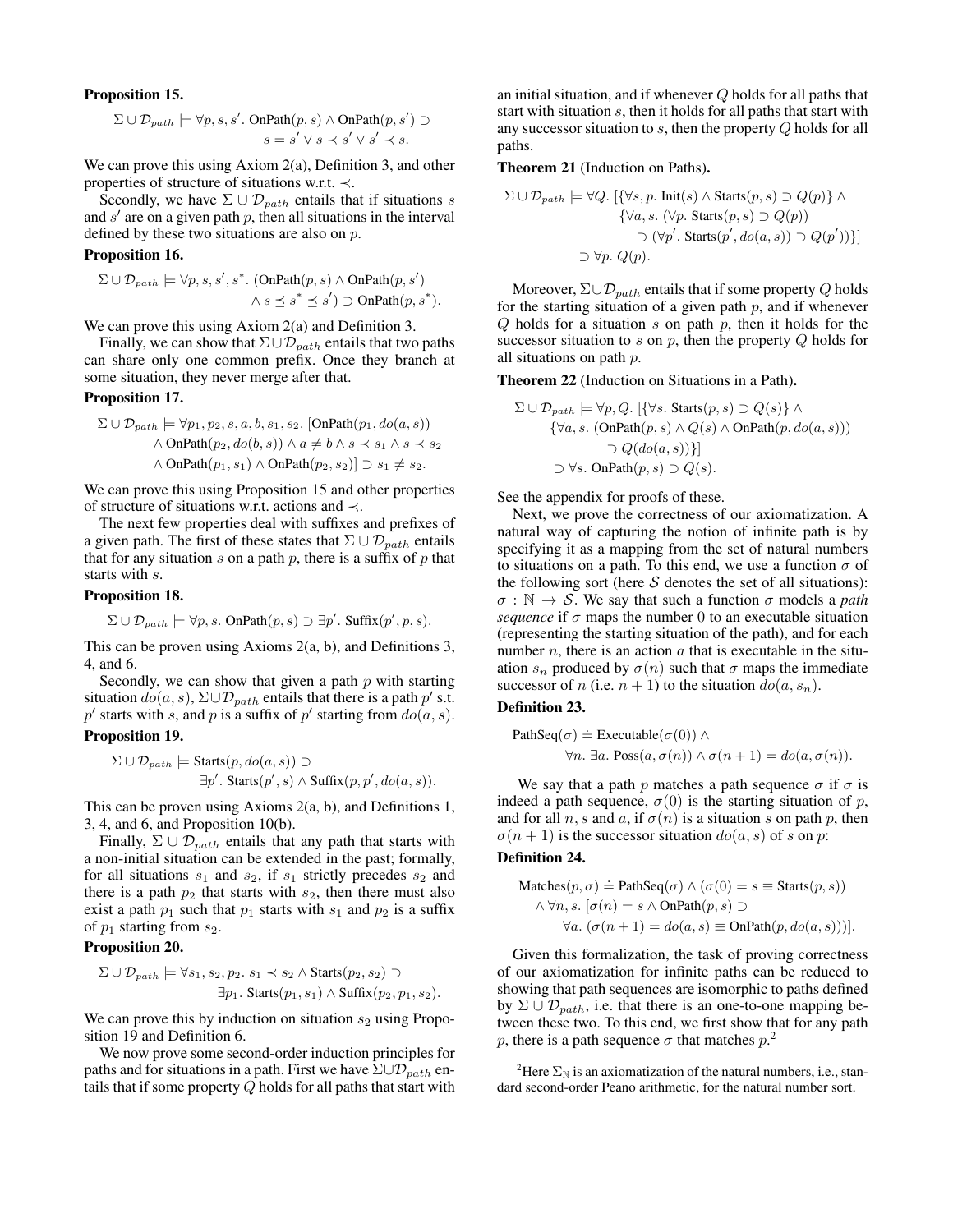Theorem 25 (Soundness).

 $\Sigma_{\mathbb{N}} \cup \Sigma \cup \mathcal{D}_{path} \models \forall p. (\exists \sigma. \text{ PathSeq}(\sigma) \land \text{Matches}(p, \sigma)).$ 

See the appendix for a proof. Note that our soundness result implies that for any path  $p$ , there is a countably infinite number of distinct situations on p.

Conversely, for any path sequence  $\sigma$ , there is a path p that matches  $\sigma$ .

#### Theorem 26 (Completeness).

 $\Sigma_{\mathbb{N}} \cup \Sigma \cup \mathcal{D}_{path} \models \forall \sigma$ . PathSeq $(\sigma) \supset \exists p$ . Matches $(p, \sigma)$ .

A proof for this appears in the appendix.

# 6. Application: Temporally Extended Goals

In this section, we illustrate the utility of introducing infinite paths in the situation calculus by showing how these paths can be used to formalize motivational attitudes. Our formalization is a simplified version of that in (Khan and Lespérance 2010) and is only meant to demonstrate the use of infinite paths in formalizing *simple temporally extended goals* in the situation calculus.

Here, we use a variant of basic action theories described in (Levesque, Pirri, and Reiter 1998). In particular, to deal with multiple possible worlds, rather than having just one initial situation, we assume that there is a set of possible initial situations, i.e. situations in which no actions have yet occurred. Init(s) means that s is an initial situation.  $S_0$  is taken to denote the actual initial situation.

We specify an agent's goals using a goal accessibility relation/fluent  $G$ . A path  $p$  is  $G$ -accessible in situation  $s$ , denoted by  $G(p, s)$ , iff the goals of the agent in s are satisfied over this path and if it starts with a situation that has the same action history as s. The latter requirement follows from our assumption that the agent is aware of the actions that have already occurred and that her goals should be compatible with this knowledge.

We say that an agent has the goal that  $\phi$  in situation s iff  $\phi$  holds over all paths that are *G*-accessible in *s*:

$$
Goal(\phi, s) \doteq \forall p. \ G(p, s) \supset \phi[\![p]\!].
$$

A domain theory for our framework includes the axioms of a theory  $\mathcal{D}_{bat}$ , which is as in Section 2, but with a modified set of foundational axioms  $\Sigma$  that captures multiple initial situations (Shapiro 2005), the axiomatization of paths and CTL<sup>\*</sup>, i.e.  $\mathcal{D}_{path}$  and  $\mathcal{D}_{CTL^*}$ , domain dependent initial goal axioms and the domain independent axioms 27-28 (see below). Typically the modeler provides some specification of what paths are  $G$  accessible initially. We call these axioms *initial goal axioms*. This can be done by providing an axiom as in the example below. Nevertheless, the agent's goals can be incompletely specified, i.e. the theory might not specify fully what the goals are initially.

Returning to our example of Section 4, assume that our mine-sweeper agent initially has the goal  $\phi_1$  to eventually visit cell (1,1), i.e.  $\phi_1 = \Diamond V$ isited(1, 1); then her initial goals can be specified using the following initial goal axiom:

$$
Init(s) \supset \forall p. (G(p, s) \equiv Starts(p, s') \wedge Init(s') \wedge \phi_1[\![p]\!]).
$$

This specifies the goals  $\phi_1$  of the agent in the initial situations by making  $G(p, s)$  true for every path p that starts with an initial situation and over which  $\phi_1$  holds.

Goal Dynamics: An agent's goals change as a result of the occurrence of an action (including exogenous events), or when she adopts or drops a goal. Here, we only discuss how goals change as a result of a regular action as well as that of an  $adopt(\phi)$  action, i.e. the agent adopting  $\phi$  as a goal.<sup>3</sup> We assume that agents are aware of all actions that occur. The action precondition axiom for  $adopt()$  is as follows:

#### Axiom 27.

$$
Poss(adopt(\phi), s) \equiv \neg Goal(\phi, s).
$$

That is, an agent can adopt the goal that  $\phi$  in situation s if she does not already have  $\phi$  as her goal in s.

In the following, we specify the dynamics of goals by giving the successor-state axiom  $(SSA)$  for  $G$ :

### Axiom  $28$  (SSA for  $G$ ).

$$
G(p, do(a, s)) \equiv
$$
  
\n
$$
\exists p', s'. G(p', s) \land \text{Starts}(p', s') \land \text{Suffix}(p, p', do(a, s'))
$$
  
\n
$$
\land a = adopt(\phi) \supset \phi[\![p]\!].
$$

The overall idea of the SSA for  $G$  is as follows. To handle the occurrence of a non-adopt (i.e. regular) action  $a$ , we progress all G-accessible paths to reflect the fact that this action has just happened; this is done by replacing each Gaccessible path  $p'$  in s with starting situation s' by its suffix p, provided that it starts with  $do(a, s')$ . Any path over which the next action performed is not  $a$  is eliminated from the G-accessibility relation.

Moreover, to handle the adoption of a goal  $\phi$ , we progress the set of G-accessible paths as above and then we eliminate from this set all paths over which  $\phi$  does not hold. Thus the agent acquires the goal that  $\phi$  after she performs the  $adopt(\phi)$  action.

In our example, it can be shown that the agent will have the goal that  $\Diamond$ Solved $()$  after she adopts the goal to eventually solve the problem in  $S_0$ ; let  $\mathcal{D}_{swin}^{goal}$  includes  $\mathcal{D}_{swin}$  as in Section 4 (with modified  $\Sigma$ ), Axioms 27 and 28, and the above initial goal axiom; then we have:<sup>4</sup>

 $\mathcal{D}_{swin}^{goal} \models$  Goal( $\Diamond$ Solved $(),$   $do (adopt(\Diamond$ Solved $(),$   $S_0)).$ 

This is because when the agent adopts the goal that  $\Diamond$ Solved(), all her G-accessible paths in  $S_0$  will be progressed, i.e. these paths will be replaced by their "immediate" suffixes and any such path over which the next action performed is not  $adopt(\Diamond Solved())$  will be dropped from the new G-relation. This is to reflect that this adopt action has happened. Moreover, any path over which the

<sup>&</sup>lt;sup>3</sup>Since the action  $adopt(\phi)$  takes a formula as argument, we must encode formulae as terms as in (De Giacomo, Lespérance, and Levesque 2000). For notational simplicity, we suppress this encoding and use formulas as terms directly.

<sup>&</sup>lt;sup>4</sup>Note that, this holds even if there is a mine in cell  $(1,1)$ since in that case the agent's set of G-accessible paths in  $do(adopt(\Diamond Solved))), S_0)$  will become empty and thus the result trivially follows; see (Khan and Lespérance 2010) to see how one can properly deal with such inconsistent goals.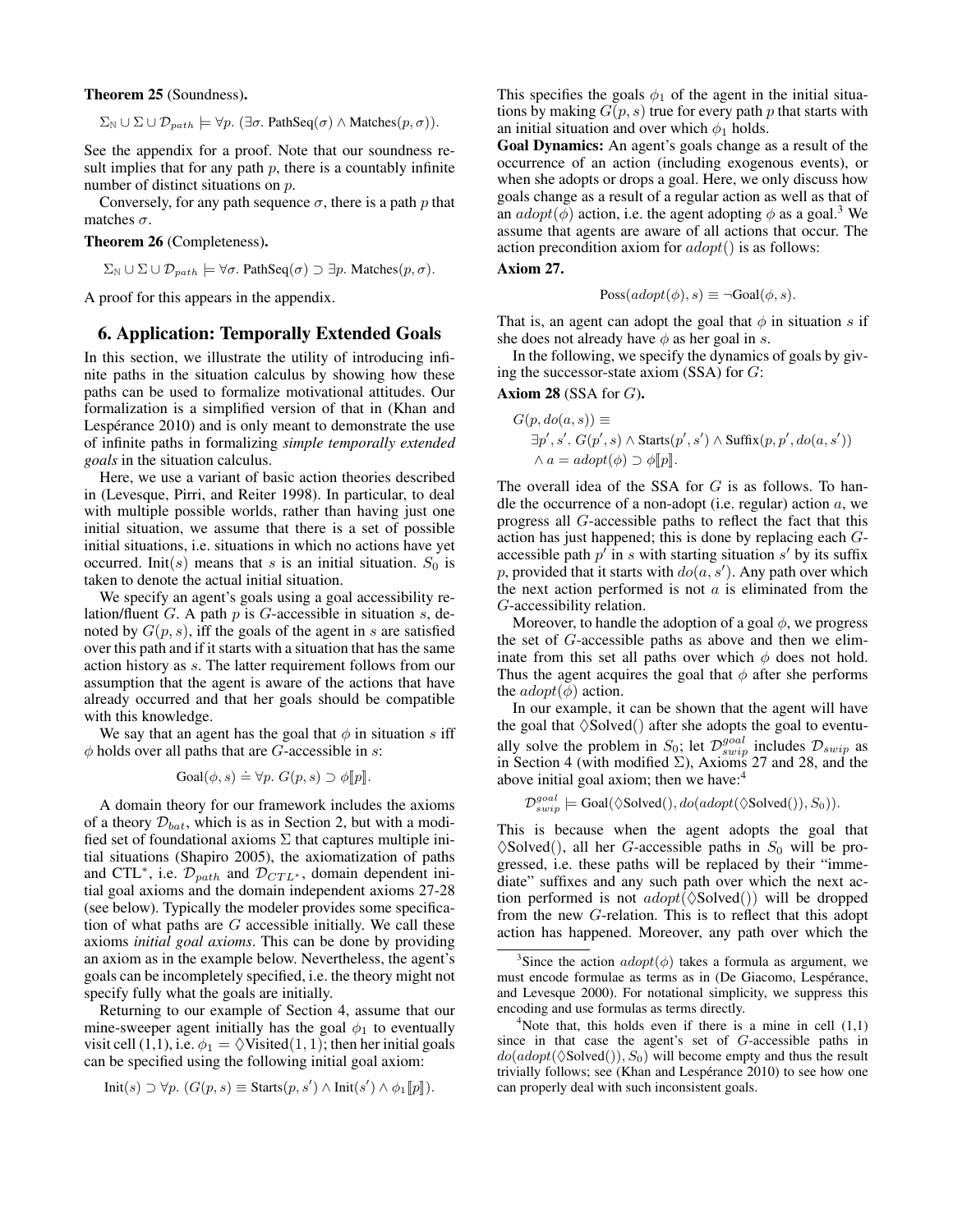agent does not eventually solve the problem will be eliminated from the G-relation in  $do(adopt(\Diamond Solved)), S_0)$ . Thus the agent acquires the goal that  $\Diamond$ Solved $($ ). Note that from the given theory and the assumption that cell  $(1,1)$  is free of mines, it can be shown that there are no paths in  $do(adopt(\Diamond Solved(), S_0)$  over which both  $\Diamond Solved()$  and  $\Diamond$ Dead() hold, and thus the agent will also acquire the goal that  $\Box$ -Dead() (as well as all other consequences of the adopted goal) after she adopts the goal that  $\Diamond$ Solved $($ ):

$$
\mathcal{D}_{swin}^{goal} \cup {\{\neg \text{Mine}(1, 1)\}} \models
$$
  
Goal(□¬Dead(), do(adopt(⊗olved()); S<sub>0</sub>)).

In this section, we used a simplified framework to show that infinite paths in the situation calculus enable a very straightforward and intuitive model of future-looking attitudes like goals and desires. Again, see (Khan and Lespérance  $2009$ ;  $2010$ ) for a much enhanced account of goals that handles the dropping of a goal  $\phi$  as well as the adoption of a subgoal  $\psi$  w.r.t a parent goal  $\phi$  and deals with (possibly inconsistent) prioritized goals and various grades of commitments towards goals, e.g. desires, intentions, etc. It also discusses agents' knowledge and its relationship to their goals, in particular how agents' knowledge can be used to filter out their "realistic goals" from their set of desires, what kind of constraints are required to manage the rational balance needed among these mental attitudes, etc.

# 7. Application: Non-terminating Programs

As a second application, in this section we show how paths in the situation calculus can be used to represent the executions of non-terminating high-level programs and then check that these satisfy given temporal properties. We consider programs in a subset of the situation calculus-based programming language ConGolog (De Giacomo, Lespérance, and Levesque 2000).

We start by outlining the ConGolog programming language, which is developed on top of situation calculus action theories to express and reason about complex processes that exhibit semantically rich agent behaviors. Here we focus on a subset of ConGolog that allows programs to be composed according to the following grammar:<sup>5</sup>

 $\delta ::= \alpha | \varphi$ ? | (δ<sub>1</sub>; δ<sub>2</sub>) | (δ<sub>1</sub> | δ<sub>2</sub>) | (πx. δ) | (δ<sub>1</sub>||δ<sub>2</sub>) | δ<sup>\*</sup>

Here  $\alpha$  denotes a situation calculus primitive action,  $\varphi$ is a situation-suppressed situation calculus formula, and  $\delta$ ,  $\delta_1$ , and  $\delta_2$  stand for complex actions. Thus programs can be constructed of primitive actions  $\alpha$ , tests for conditions  $\varphi$ ?, sequences  $\delta_1$ ;  $\delta_2$ , nondeterministic branch  $\delta_1$  |  $\delta_2$ , nondeterministic choices of arguments  $\pi x$ .  $\delta$ , concurrent executions of programs (understood as interleavings)  $\delta_1 || \delta_2$ , and nondeterministic iteration  $\delta^*$ , which performs δ 0 or more times.  $πx.\delta$  nondeterministically picks a legal binding for the variable  $x$  and performs the program  $\delta$  for this binding of x. Other convenient control structures such as conditionals and while loops can be introduced as abbreviations, e.g. while  $\varphi$  do  $\delta$  endWhile

can be defined as  $(\varphi$ ?;  $\delta$ )\*;  $\neg \varphi$ ?. As an example, consider the simple program to clear a table in a blocks world:  $\pi b$ . (OnTable(b)?;  $putAux(y(b))^*$ ; ¬ $\exists b$ . OnTable(b)?; this repeatedly picks a block that is on the table and puts it away until the table is clear.

The semantics of ConGolog programs is defined in terms of single-step transitions using two special predicates Final and Trans, where  $Final(\delta, s)$  means that program  $\delta$  may legally terminate in situation s, and where  $Trans(\delta, s, \delta', s')$  means that program  $\delta$  in situation s may legally execute one step, ending in situation  $s'$  with program  $\delta'$  remaining. Trans and Final are inductively characterized by giving equivalence axioms for each construct, such as:  $Trans((\bar{\delta_1} | \hat{\delta_2}), s, \delta', s') \equiv Trans(\delta_1, s, \delta', s') \vee$  $Trans(\delta_2, s, \delta', s')$ . Complete executions of a *terminating* ConGolog program are specified by the Do predicate, which is defined as follows:

$$
Do(\delta, s, s') \doteq \exists \delta'. (Trans^*(\delta, s, \delta', s') \land Final(\delta', s')),
$$

where  $Trans<sup>*</sup>$  is the reflexive transitive closure of  $Trans.$ Thus  $Do(\delta, s, s')$  holds if and only if s' can be reached by performing a sequence of transitions starting with the program  $\delta$  in s, and the remaining program  $\delta'$  may legally terminate in  $s'$ .

We can use paths to give a characterization of complete executions of non-terminating programs. We use  $Do(\delta, s, p)$ to mean that the path  $p$  can be produced by a complete execution of the non-terminating ConGolog program  $\delta$  starting from situation s:

$$
Do(\delta, s, p) \doteq
$$
  
Starts $(p, s) \land \forall s'$ . OnPath $(p, s') \supset \exists \delta'$ . Trans<sup>\*</sup> $(\delta, s, \delta', s')$ .

Thus  $Do(\delta, s, p)$  holds if path p starts with s and any situation  $s'$  on  $p$  can be reached from  $s$  by executing  $\delta$  starting in s with some program  $\delta'$  remaining to be executed. Note that this implies that for any situation  $s'$  on  $p$ , there is a sequence of transitions (involving a sequence of intermediate programs) from program  $\delta$  in s to a program  $\delta'$  in s'. Thus all situations in  $p$  are produced by an execution of  $\delta$  starting in s. Also, any terminating program can easily be transformed into a non-terminating one that loops over a "completed" state. Thus our *Do* generalizes the original one.

Given this characterization of the complete executions of non-terminating programs, we can use our temporal logic encoding to express/verify properties over executions of such programs. All executions of a non-terminating program  $\delta$  starting in situation s satisfy an LTL property  $\phi$  if and only if we have:

$$
\forall p. \; Do(\delta, s, p) \supset \phi[\![p]\!].
$$

LTL properties are path formulae that do not contain any path quantifiers. Note that we cannot verify general CTL<sup>∗</sup> properties in this way, as the path quantifiers in our CTL<sup>∗</sup> encoding quantify over the executable paths in the situation tree, not the execution paths of the program.<sup>6</sup>

<sup>5</sup>Other ConGolog constructs include concurrency with different priorities, interrupt calls, concurrent iterations, procedure calls, etc.

<sup>&</sup>lt;sup>6</sup>For so called situation-determined ConGolog programs, there is a unique remaining program for each situation that is reachable in an execution of the program. As shown in (De Giacomo et al. 2016), it is possible to compile such a program into the action the-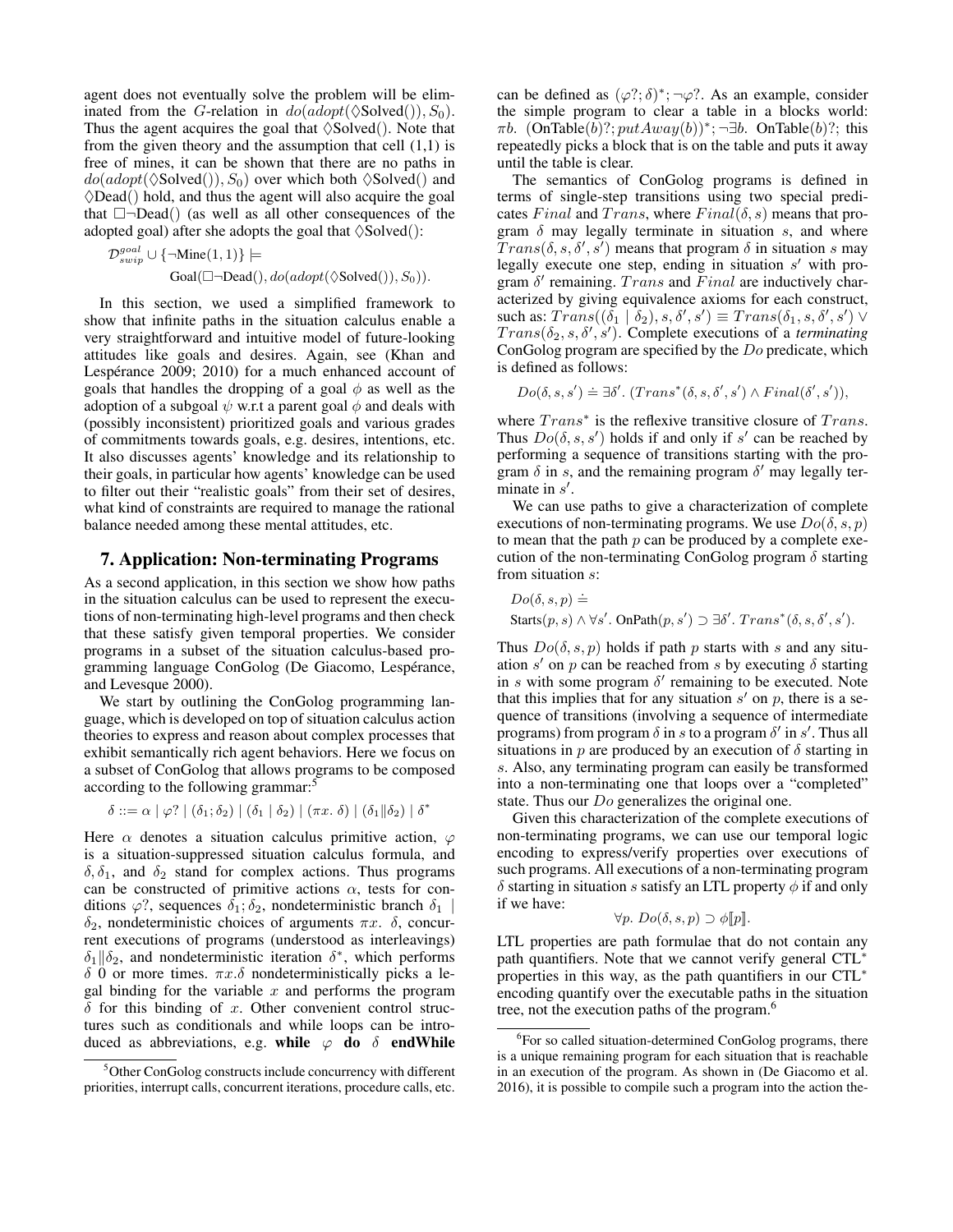Also given the above definition of Do, one can easily model what it means for an agent to have a *procedural goal*, i.e. a goal to execute a program. An agent having the goal in situation s to execute a (non-terminating) program  $\delta$  starting in s, Goal( $Do(\delta)$ , s), can be defined as:  $\forall p. \ G(p, s) \supset Do(\delta, s, p),$  i.e. we require G-accessible paths to be produced by an execution of  $\delta$ .

#### 8. Discussion

We have already discussed the work most closely related to ours in Section 1. Beyond this, there is some work that deals with the temporal aspects of situations, i.e. the starting time of situations and action durations (Pinto 1994; Reiter 1996), but not temporally extended paths. Another set of approaches introduces some notion of paths while addressing some application of paths and shows how various temporal logic formulae can be interpreted over such paths. Gabaldon (2004) was the first to introduce statements of temporal logic (LTL) into the situation calculus. He used these to express search control knowledge for forwardchaining planning. However, he only considers finite paths defined by pairs of situations. Fritz and McIlraith (2006) show how an extended version of LTL interpreted over a finite horizon can be compiled into ConGolog. (Claßen and Lakemeyer 2008) develops a second-order modal logic inspired by CTL<sup>∗</sup> and dynamic logic to express properties about (possibly) non-terminating ConGolog programs. The authors define infinite "traces" using program configurations. A configuration is a pair  $(\delta, z)$ , where  $\delta$  is a ConGolog program that remains to be executed and  $z$  is a sequence of actions that have been already performed. Given z and world w, they define infinite execution traces of  $\delta$  as infinite sequences of configurations, s.t. the ending configuration of any finite prefix of the sequence can be reached from the initial configuration ( $\delta$ , z) and w. Note that, a key difference between this work and our formalization is that while we define program semantics and paths axiomatically in the situation calculus, they define a modal logic on top of the situation calculus that allows temporal properties over execution of programs to be expressed and the semantics of programs is part of the model theoretic semantics of the logic. For the CTL-like fragment of the language, the authors also propose a verification method based on fixpoint approximation and "characteristic graphs", which can finitely represent a ConGolog program's configuration graph; the method is sound but incomplete. (De Giacomo, Ternovskaia, and Reiter 1997) uses a first-order version of the  $\mu$ -calculus (Emerson 1996) to specify properties of non-terminating Golog (Levesque et al. 1997) programs. The  $\mu$ -calculus is a very expressive temporal logic that provides least and greatest fixpoints. It subsumes CTL<sup>\*</sup>, but translating a CTL<sup>\*</sup> formula often results in a much less readable  $\mu$ -calculus formula.

To summarize, our main contribution in this paper is twofold: first, we introduced infinite paths in the situation calculus by providing a sound and complete axiomatization for infinite paths; and second, we proved some desirable properties and showed that infinite paths in the situation calculus indeed correspond to an intuitive notion of paths. To the best of our knowledge, ours is the only work that introduces infinite paths as a sort in the language of the situation calculus and proves interesting properties. To complement this main result, we showed how CTL<sup>∗</sup> formulae can be interpreted in the situation calculus with paths. Also, we discussed two applications involving temporally extended goals and non-terminating programs that illustrate the usefulness of infinite paths.

In the future, we would like to utilize paths in the situation calculus to develop/further refine various applications involving infinite histories, such as verification of temporal properties of non-terminating programs and modeling of agents' beliefs about the future, etc. Also, it would be interesting to incorporate program execution paths explicitly in the language of situation calculus. Introducing a notion of program execution path, i.e. sequence of program configurations (situation and remaining program) would allow state and path formulae to be evaluated w.r.t. the tree of configurations induced by a given program and starting situation, and this would in turn allow the verification of CTL<sup>∗</sup> properties over arbitrary programs within the situation calculus.

# Acknowledgments

We would like to thank Mikhail Soutchanski for helpful comments on an earlier version of this paper. This work was supported in part by the National Science and Engineering Research Council of Canada under a Discovery grant for the project Specification, Verification, and Synthesis of Autonomous Adaptive Agents.

## Appendix: Proofs

The following Lemmata are required for some of the proofs.  $\Sigma$  entails that doing an action yields a different situation:

Lemma 29.

$$
\Sigma \models \forall a, s. \ s \neq do(a, s).
$$

Proof*.* See Proposition 2.4.1 in (Shapiro 2005).

 $\Box$ 

 $\Sigma$  entails that a situation s strictly precedes the situation that results from doing an action in  $\overline{s}$ :

Lemma 30.

$$
\Sigma \models \forall a, s. \ s \prec do(a, s).
$$

Proof. See Proposition 2.4.2 in (Shapiro 2005).

 $\Box$ 

 $\Sigma$  entails that if a situation strictly precedes another situation, then they are different:

### Lemma 31.

$$
\Sigma \models \forall s, s'. s \prec s' \supset s \neq s'
$$

.

ory so that actions are only possible if they can be performed by the program, and then one can use the resulting theory to verify CTL<sup>∗</sup> properties of the program. In general however, CTL<sup>∗</sup> properties of a program must be evaluated over the program's transition system, where nodes are program configurations consisting of a remaining program and a situation. One cannot use paths in the situation tree to do this.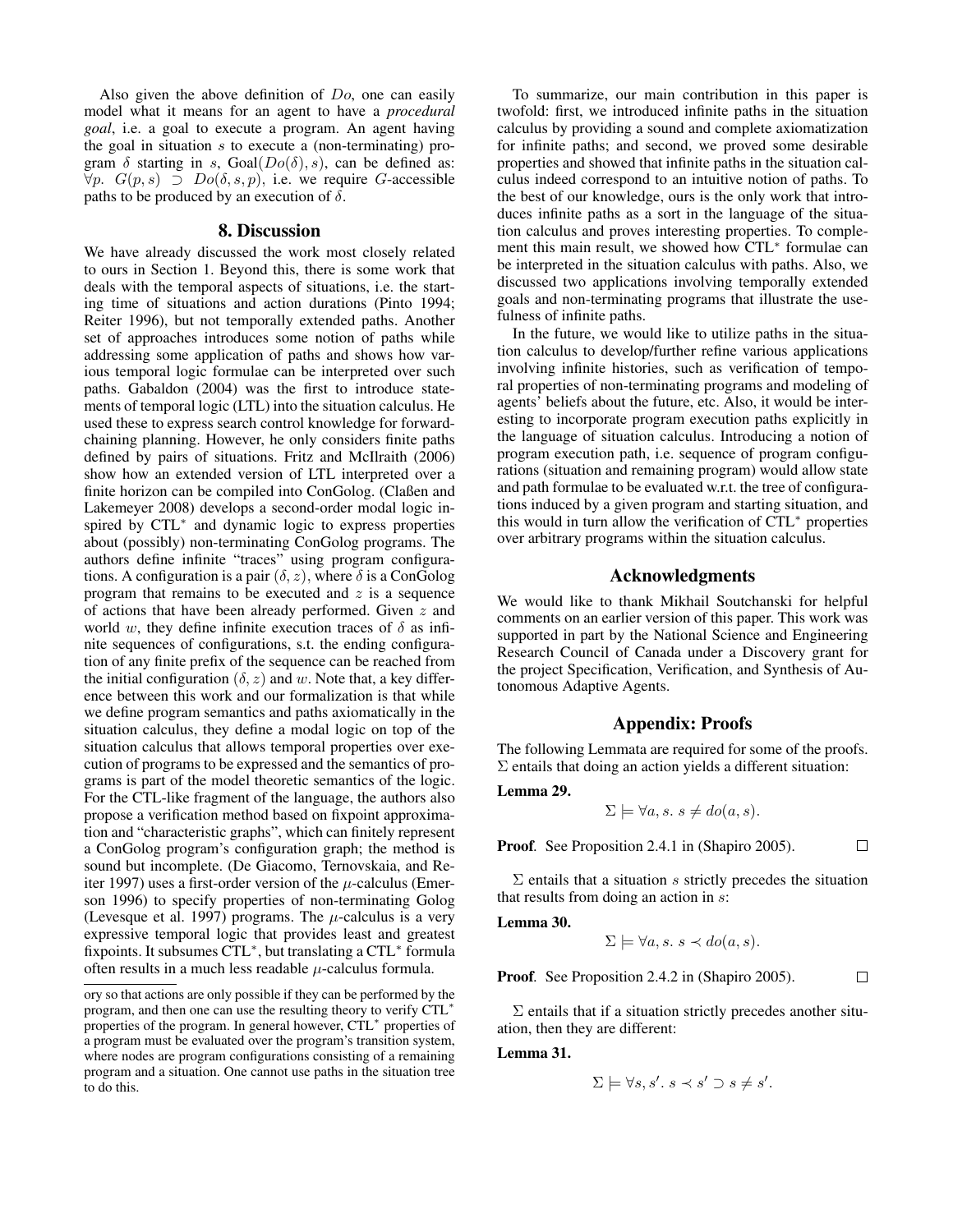**Proof.** (By contradiction) Fix situations  $S_1$  and  $S_2$  and assume that  $S_1 \prec S_2$  and  $S_1 = S_2$ . If we substitute  $S_1$  for  $S_2$ in the former, we have  $S_1 \prec S_1$ , but this is contradictory to the irreflexivity of  $\prec$ . П

 $\Sigma$  entails that the result of doing a in s does not precede s:

Lemma 32.

$$
\Sigma \models \forall a, s. \ do(a, s) \nless s.
$$

Proof*.* See Proposition 2.4.9 in (Shapiro 2005).  $\Box$ 

 $\Sigma$  entails that a situation s precedes doing an action in s: Lemma 33.

$$
\Sigma \models \forall a, s. \ s \preceq do(a, s).
$$

Proof*.* See Corollary 2.4.3 in (Shapiro 2005).

 $\Sigma$  entails that if  $do(a, s)$  is executable, then it is possible to execute  $a$  in  $s$ , and  $s$  is executable:

#### Lemma 34.

$$
\Sigma \models \forall a, s. \text{ Executive}(do(a, s)) \supset
$$

$$
\text{Poss}(a, s) \land \text{Executeable}(s).
$$

Proof. See Proposition 2.4.16 in (Shapiro 2005).  $\Box$ 

 $\Sigma$  entails that if two situations  $do(a, s)$  and  $do(b, s)$  obtained by performing two actions  $a$  and  $b$  in the same situation  $s$  each precedes a third situation  $s'$ , then  $a$  and  $b$  represent the same action.

#### Lemma 35.

$$
\Sigma \models \forall a, b, s, s'. (do(a, s) \preceq s' \land do(b, s) \preceq s') \supset a = b.
$$

**Proof.** (By induction on  $s'$ ) For the base case, fix  $A_1, B_1, S_1$ , and  $S'_1$ , and assume that:

$$
do(A_1, S_1) = S'_1, do(B_1, S_1) = S'_1.
$$

From this, we have:

$$
do(A_1, S_1) = do(B_1, S_1).
$$

From this and the injectivity of  $do(\cdot, \cdot)$ , we have  $A_1 = B_1$ . For the inductive hypothesis, fix  $S_1''$  and assume that:

$$
(do(A_1, S_1) \preceq S_1'' \land do(B_1, S_1) \preceq S_1'') \supset A_1 = B_1. \tag{1}
$$

Fix action  $C_1$ . We have to show that:

$$
(do(A_1, S_1) \preceq do(C_1, S_1'') \land do(B_1, S_1) \preceq do(C_1, S_1''))
$$
  

$$
\supset A_1 = B_1.
$$

Assume that  $(do(A_1, S_1) \preceq do(C_1, S_1'') \wedge do(B_1, S_1) \preceq$  $do(C_1, S_1'')$ . Then we have 4 cases to consider.

**Case 1.**  $d\mathbf{o}(A_1, S_1) = \mathbf{do}(C_1, S_1'')$  and  $d\mathbf{o}(B_1, S_1) =$  $do(C_1, S_1'')$ . In this case, by the injectivity of  $do(\cdot, \cdot)$ , we have  $A_1 = C_1$  and  $B_1 = C_1$ , and thus  $A_1 = B_1$ .

**Case 2.**  $do(A_1, S_1) = do(C_1, S_1'')$  and  $do(B_1, S_1) \prec$  $do(C_1, S_1'')$ . From the former and the injectivity of  $do(\cdot, \cdot)$ ,

we have  $S_1 = S_1''$ . If we substitute  $S_1$  for  $S_1''$  in the latter, we have  $do(B_1, S_1) \prec do(C_1, S_1)$ . From this, the definition of  $\prec$ , and the fact that do is a function, we have  $do(B_1, S_1) \preceq S_1$ ; but by the definition of  $\preceq$  and Lemmata 29 and 32, this is impossible.

**Case 3.**  $do(A_1, S_1) \prec do(C_1, S_1'')$  and  $do(B_1, S_1) =$  $do(C_1, S_1'')$ . As in Case 2, this case is also not possible.

**Case 4.**  $do(A_1, S_1) \prec do(C_1, S_1'')$  and  $do(B_1, S_1) \prec$  $do(C_1, S_1'')$ . From these, the definition of  $\prec$ , and the fact that  $do$  is a function, we have:

$$
do(A_1, S_1) \preceq S_1'' \wedge do(B_1, S_1) \preceq S_1''.
$$

Thus we can apply the inductive hypothesis (1), which gives us  $A_1 = B_1$ . П

Assume that  $s_1$  and  $s_2$  are successors of two different situations, obtained by performing two different actions  $a$  and b, respectively, in the same situation s.  $\Sigma$  entails that  $s_1$  and  $s_2$  are not co-linear.

#### Lemma 36.

 $\Box$ 

$$
\Sigma \models \forall s, s_1, s_2, a, b. \ a \neq b \land do(a, s) \leq s_1 \land do(b, s) \leq s_2
$$
  

$$
\supset s_1 \neq s_2 \land s_1 \neq s_2 \land s_2 \neq s_1.
$$

**Proof.** (By contradiction) Fix  $A_1$ ,  $B_1$ ,  $S_1$ ,  $S_1^1$ , and  $S_1^2$  and assume that:

$$
A_1 \neq B_1,\tag{2}
$$

$$
do(A_1, S_1) \preceq S_1^1 \wedge do(B_1, S_1) \preceq S_1^2
$$
, and (3)

$$
S_1^1 = S_1^2 \vee S_1^1 \prec S_1^2 \vee S_1^2 \prec S_1^1. \tag{4}
$$

Now, (3) above gives us the following four cases: Case 1. Assume that:

$$
S_1^1 = do(A_1, S_1), \text{ and } (5)
$$

$$
S_1^2 = do(B_1, S_1). \t\t(6)
$$

From these, (2), and injectivity of  $do(·, ·)$ , we have:

$$
S_1^1 \neq S_1^2. \tag{7}
$$

Thus from (4) and (7), we have:  $S_1^1 \prec S_1^2 \vee S_1^2 \prec S_1^1$ . Assume that  $S_1^1 \prec S_1^2$ . Then from this, (5), and (6), we have:  $do(A_1, S_1) \prec do(B_1, S_1)$ . From this, the definition of  $\prec$ , and the fact that do is a function, we have:  $do(A_1, S_1) \preceq S_1$ . From this and the definition of  $\preceq$ , it follows that either  $do(A_1, S_1) = S_1$  or  $do(A_1, S_1) \prec S_1$ . But by Lemma 29, the former is impossible. By Lemma 32, the latter is also impossible. It thus follows that:

$$
S_1^1 \nprec S_1^2. \tag{8}
$$

Similarly, it can be shown that:

$$
S_1^2 \nless S_1^1. \tag{9}
$$

But  $(7)$ ,  $(8)$ , and  $(9)$  is contradictory to  $(4)$ . Case 2a. Assume that:

$$
S_1^1 = do(A_1, S_1), \text{ and } (10)
$$

$$
do(B_1, S_1) \prec S_1^2. \tag{11}
$$

I will show that  $\neg (S_1^1 = S_1^2 ∨ S_1^1 \prec S_1^2 ∨ S_1^2 \prec S_1^1)$  by going over each case, one at a time. First, suppose that  $S_1^1$  =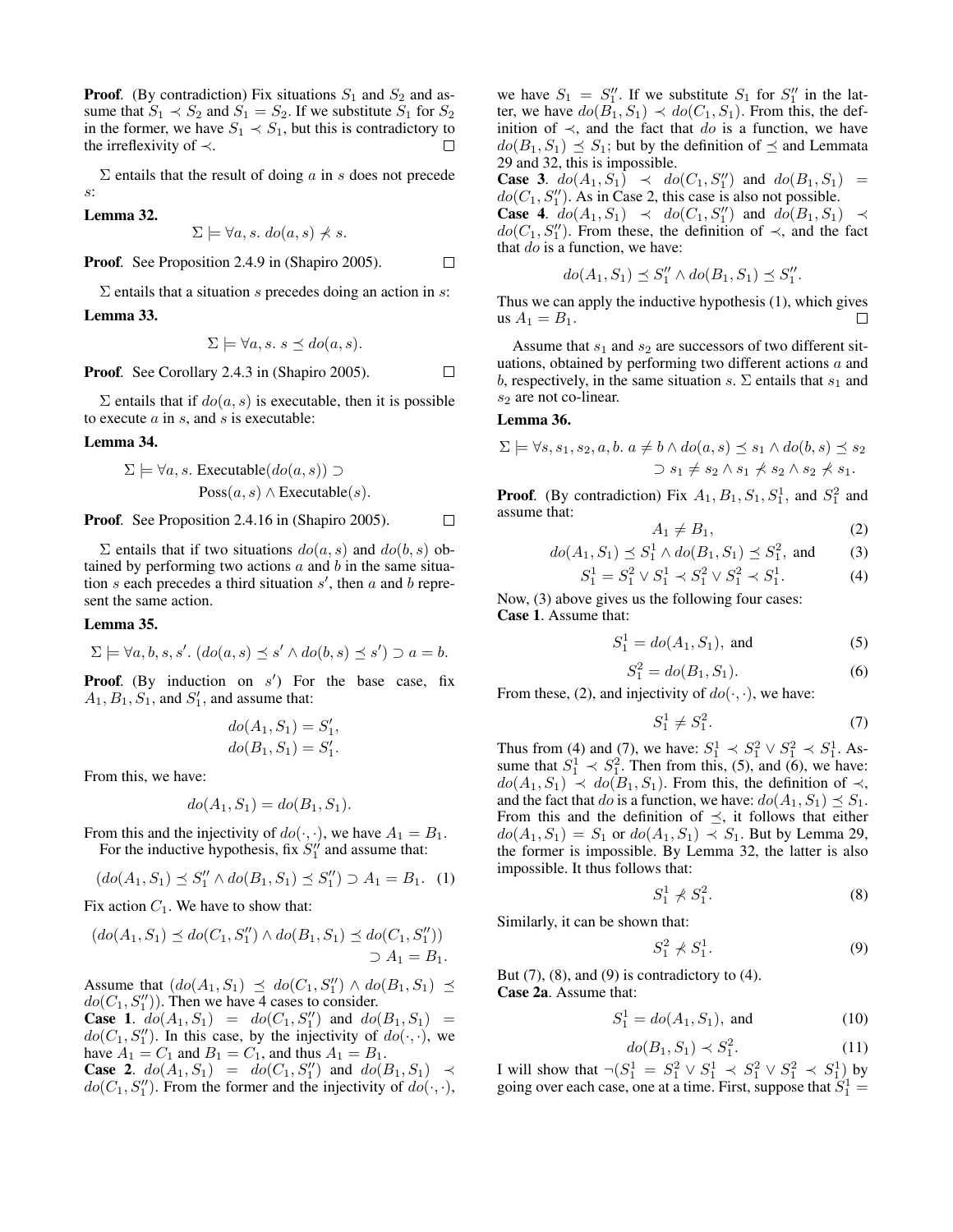$S_1^2$ . From this and (10), we have  $S_1^2 = do(A_1, S_1)$ . From this and (11), we have  $do(B_1, S_1) \prec do(A_1, S_1)$ . From this, the definition of  $\prec$ , and the fact that do is a function, we have  $do(B_1, S_1) \preceq S_1$ . But again, this is impossible by the definition of  $\preceq$  and Lemmata 29 and 32. Thus we have:

$$
S_1^1 \neq S_1^2. \tag{12}
$$

Now suppose that  $S_1^1 \prec S_1^2$ . Then from this and (10), we have:

$$
do(A_1, S_1) \prec S_1^2.
$$

From this, (11), and the definition of  $\prec$ , we have:

$$
do(A_1, S_1) \preceq S_1^2 \wedge do(B_1, S_1) \preceq S_1^2.
$$

From this and Lemma 35, we have  $A_1 = B_1$ , which is contradictory to (2). Thus we have:

$$
S_1^1 \nless S_1^2. \n\tag{13}
$$

Finally, suppose that  $S_1^2 \prec S_1^1$ . Then from this and (10), we have  $S_1^2 \prec do(A_1, S_1)$ . From (11), this, and transitivity of  $\prec$ , we have  $do(B_1, S_1)$   $\prec$   $do(A_1, S_1)$ . But as shown above, this is impossible. Thus:

$$
S_1^2 \nless S_1^1. \tag{14}
$$

But  $(12)$ ,  $(13)$ , and  $(14)$  is contradictory to  $(4)$ . Case 2b. Assume that:

$$
do(A_1, S_1) \prec S_1^1, \text{ and } (15)
$$

$$
S_1^2 = do(B_1, S_1). \t(16)
$$

The proof for this case is similar to that of Case 2a. Case 3. Assume that:

$$
do(A_1, S_1) \prec S_1^1, \text{ and } (17)
$$

$$
do(B_1, S_1) \prec S_1^2. \tag{18}
$$

Again, we will show that  $\neg (S_1^1 = S_1^2 \lor S_1^1 \prec S_1^2 \lor S_1^2 \prec S_1^2)$  $S_1^{\bar{1}}$ ) by going over each case separately. First, assume that  $S_1^1 = S_1^2$ . From this and (18), we have  $do(B_1, S_1) \prec S_1^1$ . From this and (17), we have:

$$
do(A_1, S_1) \prec S_1^1 \wedge do(B_1, S_1) \prec S_1^1.
$$

From this and the definition of  $\preceq$ , we have:

$$
do(A_1, S_1) \preceq S_1^1 \wedge do(B_1, S_1) \preceq S_1^1
$$

From this and Lemma 35, we have  $A_1 = B_1$ , which is contradictory to (2). Thus we have:

$$
S_1^2 \neq S_1^1. \tag{19}
$$

.

.

Next, assume that  $S_1^1 \prec S_1^2$ . Then by this, (17), and transitivity of  $\prec$ , we have  $\dot{do}(A_1, S_1) \prec S_1^2$ . From this, (18), and the definition of  $\preceq$ , we have:

$$
do(A_1, S_1) \preceq S_1^2 \wedge do(B_1, S_1) \preceq S_1^2
$$

From this and Lemma 35, we have  $A_1 = B_1$ , which is contradictory to (2). Thus we have:

$$
S_1^1 \nless S_1^2. \tag{20}
$$

Finally, assume that  $S_1^2 \prec S_1^1$ . The proof for this case is similar to the above. Hence we have:

$$
S_1^2 \nless S_1^1. \tag{21}
$$

But  $(19)$ ,  $(20)$ , and  $(21)$  is contradictory to  $(4)$ .  $\Box$ 

If two situations are both preceded by a third situation and they are not co-linear, then there must be two different situations that precede them, and these situations can be obtained by performing two different actions in the same situation.

#### Lemma 37.

$$
\Sigma \models \forall s, s_1, s_2. \ (s \preceq s_1 \land s \preceq s_2
$$
  

$$
\land \neg(s_1 = s_2 \lor s_1 \prec s_2 \lor s_2 \prec s_1)) \supset
$$
  

$$
(\exists s', a_1, a_2. \ s \preceq s' \land do(a_1, s') \preceq s_1
$$
  

$$
\land do(a_2, s') \preceq s_2 \land a_1 \neq a_2).
$$

**Proof Sketch.** Fix  $S_1$ ,  $S_1^1$ , and  $S_1^2$ , and assume that:

$$
S_1 \preceq S_1^1,\tag{22}
$$

$$
S_1 \preceq S_1^2, \text{ and } (23)
$$

$$
\neg (S_1^1 = S_1^2 \lor S_1^1 \prec S_1^2 \lor S_1^2 \prec S_1^1). \tag{24}
$$

Now (22) and (23) above give us 4 cases.

**Case 1.** Assume that  $S_1 = S_1^1$  and  $S_1 = S_1^2$ . Then we have  $S_1^1 = S_1^2$ ; but then this case is ruled out by (24).

**Case 2.** Assume that  $S_1 = S_1^1$  and  $S_1 \prec S_1^2$ . Then we have  $S_1^1 \prec S_1^2$ ; but then this case too is ruled out by (24).

**Case 3.** Assume that  $S_1 \prec S_1^1$  and  $S_1 = S_1^2$ . Then we have  $S_1^2 \prec S_1^1$ ; again by (24), this is also impossible.

Case 4. Assume that:

$$
S_1 \prec S_1^1, \text{ and } (25)
$$

$$
S_1 \prec S_1^2. \tag{26}
$$

Consider the path from  $S_1$  to  $S_1^1$ : there must be a situation s' such that  $\hat{S}_1 \prec s' \preceq S_1^1$  and  $\neg(s' \preceq S_1^2)$ , otherwise  $S_1^1$ and  $S_1^2$  are colinear, contradicting (24). Let S' be the unique situation such that:

$$
S_1 \prec S' \preceq S_1^1,\tag{27}
$$

$$
\neg (S' \preceq S_1^2), \text{ and } \tag{28}
$$

$$
\forall s^*.\ S_1 \preceq s^* \prec S' \supset s^* \prec S_1^2. \tag{29}
$$

From (27), we have  $S_1 \prec S'$ . From this and Definition of  $\prec$ , it follows that there is an action  $A_1$  and situation  $S''$  such that:

$$
S' = do(A_1, S''), \text{ and } (30)
$$

$$
S_1 \preceq S''.
$$
 (31)

From  $(30)$  and  $(27)$ , we have:

$$
do(A_1, S'') \preceq S_1^1. \tag{32}
$$

From (31), (30), and Definition of  $\prec$ , we have:  $S_1 \preceq S'' \prec$ S'. By this and (29), we have:  $S'' \prec S_1^2$ . From this, (30), and (28), it follows that there exists an action  $A_2$  such that:

$$
A_1 \neq A_2, \text{ and } (33)
$$

$$
do(A_2, S'') \preceq S_1^2. \tag{34}
$$

The consequent thus follows from  $(31)$ ,  $(32)$ ,  $(34)$ , and  $(33)$ .  $\Box$ 

### Proposition 9.

$$
\Sigma \cup \mathcal{D}_{path} \models (\forall s'. \exists a. \text{Poss}(a, s')) \supset
$$

$$
(\forall s. \text{Executeable}(s) \supset \exists p. \text{Starts}(p, s)).
$$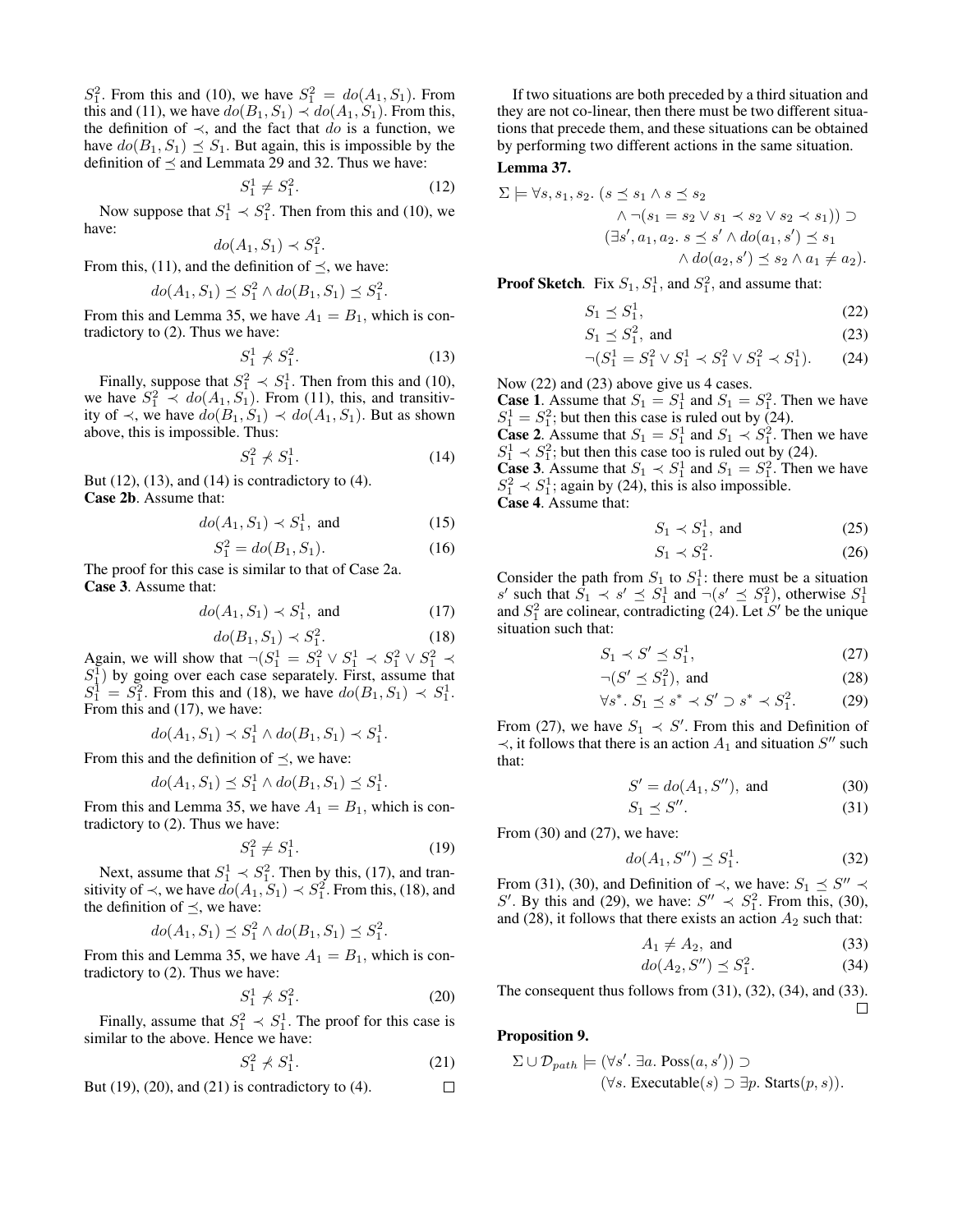**Proof.** Fix situation  $S_1$  and assume that  $\forall s$ .  $\exists a$ . Poss $(a, s)$ and Executable $(S_1)$ . Construct an action selection function  $F_1$  as follows:  $F_1(s) = a$ , for any situation s, where a is an arbitrary action that is executable in s, i.e.  $Poss(a, s)$ ; by the antecedent, such an action is always available. Then by the antecedent, Definitions 4 and 3, and by construction of  $F_1$ , we have: Executable( $F_1, S_1$ ). The consequent follows from this and Axiom 2(b). П

#### Proposition 10.

\n- (a). 
$$
\Sigma \cup \mathcal{D}_{path} \models \forall p. \exists s
$$
.  $S(ps)$ ,
\n- (b).  $\Sigma \cup \mathcal{D}_{path} \models \forall p, s, s'$ .  $S(ps) \land \text{Starts}(p, s')$
\n- $\supset s = s'$ ,
\n- (c).  $\Sigma \cup \mathcal{D}_{path} \models \forall p, s$ .  $\text{Starts}(p, s) \supset \text{Executeable}(s)$ .
\n

**Proof.** (a). Fix path  $P_1$ . By Axiom  $2(a)$ , there is a corresponding function  $F_1$  and situation  $S_1$  such that:

$$
\forall s. \text{ OnPath}(P_1, s) \equiv \text{OnPathASF}(F_1, S_1, s).
$$

From this and Definition 3, it follows that:.

$$
\forall s. \text{ OnPath}(P_1, s) \equiv
$$
  

$$
S_1 \preceq s \land \forall a, s^*. \ S_1 \prec do(a, s^*) \preceq s \supset F_1(s^*) = a.
$$

From this and Definition of  $\preceq$ , we have: OnPath $(P_1, S_1)$  and  $\forall s$ . OnPath( $P_1, s$ ) ⊃  $S_1 \leq s$ . From these and Definition 1, it follows that  $Starts(P_1, S_1)$ .

(**b**). Fix path  $P_1$  and starting situations  $S_1$  and  $S'_1$ . By the antecedent, we have  $Starts(P_1, S_1)$ . From this and Definition 1, we have:

$$
OnPath(P_1, S_1), \t\t(35)
$$

$$
\forall s. \text{ OnPath}(P_1, s) \supset S_1 \preceq s. \tag{36}
$$

Again, from the antecedent, we have  $Starts(P_1, S'_1)$ . From this and Definition 1, we have:

$$
\text{OnPath}(P_1, S_1'),\tag{37}
$$

$$
\forall s. \text{ OnPath}(P_1, s) \supset S'_1 \preceq s. \tag{38}
$$

From (36) and (37), we have:  $S_1 \preceq S_1'$ , and from (35) and (38), we have:  $S'_1 \preceq S_1$ . The consequent follows from these and antisymmety of  $\preceq$ .

(c). Fix path  $P_1$ . By Axiom  $2(a)$ , there is a corresponding function  $F_1$  and situation  $S_1$  such that: Executable( $F_1, S_1$ ) and  $\forall s$ . OnPath $(P_1, s) \equiv$  OnPathASF $(F_1, S_1, s)$ . As in the proof of Proposition 10(a), from the latter and Definitions 1 and 3, it follows that  $Starts(P_1, S_1)$ . Finally, from Executable( $F_1, S_1$ ) and Definition 4, it follows that Executable $(S_1)$ . □

#### Proposition 11.

$$
\Sigma \cup \mathcal{D}_{path} \models \forall p, s. \text{ OnPath}(p, s)
$$
  

$$
\supset \exists s', a. \text{ OnPath}(p, s') \land s' = do(a, s) \land \text{Poss}(a, s).
$$

**Proof.** Fix path  $P_1$ . By Axiom  $2(a)$ , there is a corresponding function  $F_1$  and situation  $S_1$  such that:

$$
Executeable(F_1, S_1), \t(39)
$$

$$
\forall s. \text{ OnPath}(P_1, s) \equiv \text{OnPathASF}(F_1, S_1, s). \tag{40}
$$

Consider any situation  $S_n$  on  $P_1$ , i.e., OnPath $(P_1, S_n)$ . By (40),  $S_n$  must also be on the sequence defined by  $(S_1, F_1)$ :

$$
OnPathASF(F_1, S_1, S_n). \tag{41}
$$

From (41) and Definition 3, we have:

$$
S_1 \preceq S_n, \text{ and } \tag{42}
$$

$$
\forall a, s. \ S_1 \prec do(a, s) \preceq S_n, \supset F_1(s) = a. \tag{43}
$$

Assume  $F_1(S_n) = A_n$ . Then from (42), transitivity of  $\preceq$ , and Lemma 33, we have:

$$
S_1 \preceq \text{do}(A_n, S_n). \tag{44}
$$

From (44), (43), the assumption that  $F_1(S_n) = A_n$ , and Definition 3, it follows that the situation  $do(A_n, S_n)$  must be on the sequence defined by  $(S_1, F_1)$ :

OnPathASF
$$
(F_1, S_1, do(A_n, S_n))
$$
. (45)

Also, by (45) and (40),  $do(A_n, S_n)$  must be on path  $P_1$ :

$$
OnPath(P_1, do(A_n, S_n)).\tag{46}
$$

Finally, by (39), (45), and Definition 4, action  $A_n$  must have been executable in  $S_n$ :

$$
\text{Poss}(A_n, S_n). \tag{47}
$$

The proposition follows from (46) and (47).  $\Box$ 

#### Proposition 12.

$$
\Sigma \cup \mathcal{D}_{path} \models \forall p, s. \text{ [OnPath}(p, s) \land \text{OnPath}(p, do(a, s)) \land \text{OnPath}(p, do(b, s))]
$$

$$
\supset a = b.
$$

**Proof.** (By contradiction) Fix path  $P_1$ . By Axiom  $2(a)$ , there is a corresponding function  $F_1$  and situation  $S_1$  such that:

$$
\forall s. \text{ OnPath}(P_1, s) \equiv \text{OnPathASP}(F_1, S_1, s). \tag{48}
$$

Fix  $S_1^1$ ,  $A_1$ , and  $A_2$  and assume that:

$$
\text{OnPath}(P_1, do(A_1, S_1^1)),\tag{49}
$$

OnPath
$$
(P_1, do(A_2, S_1^1))
$$
, and (50)

$$
A_1 \neq A_2. \tag{51}
$$

From (48), (49), and Definition 3, it follows that:

$$
\forall a, s^*. S_1 \prec do(a, s^*) \preceq do(A_1, S_1^1) \supset F_1(s^*) = a. \tag{52}
$$

Similarly, from (48), (50), and Definition 3, it follows that:

$$
\forall a, s^*. S_1 \prec do(a, s^*) \leq do(A_2, S_1^1) \supset F_1(s^*) = a. \tag{53}
$$

But from  $(52)$ ,  $(53)$ , and  $(51)$ , we have that:

$$
F_1(S_1^1) = A_1 \wedge F_1(S_1^1) = A_2 \wedge A_1 \neq A_2,
$$

which is contradictory to the fact that  $F_1$  is a function.  $\Box$ 

#### Proposition 13.

$$
\Sigma \cup \mathcal{D}_{path} \models \forall p, p'. p \neq p' \supset
$$
  

$$
\exists s. \ (\text{OnPath}(p, s) \land \neg \text{OnPath}(p', s)).
$$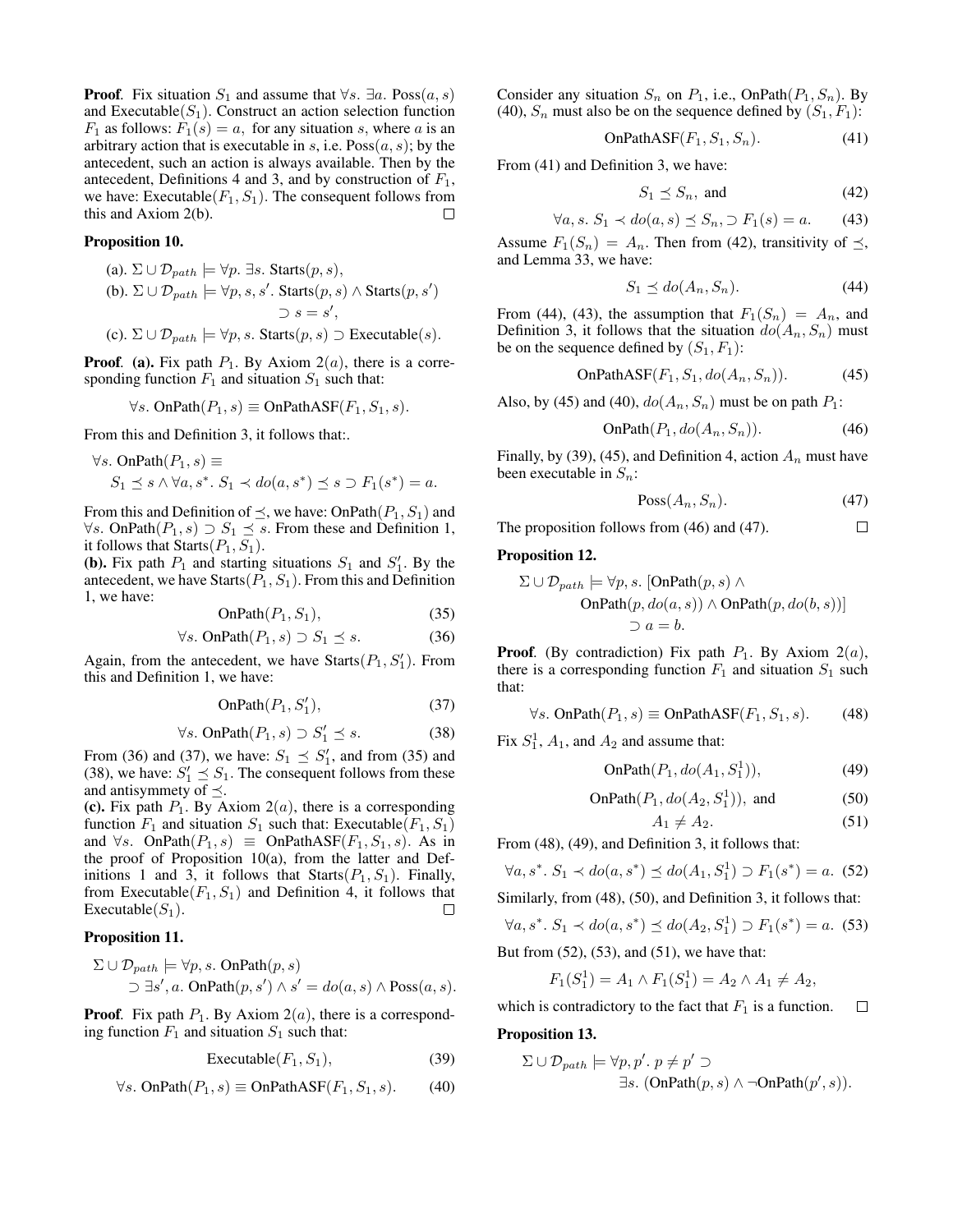Proof*.* Follows from Axiom 5.

#### Corollary 14.

$$
\Sigma \cup \mathcal{D}_{path} \models \forall p, s. \text{ OnPath}(p, s) \supset \text{Executeable}(s).
$$

**Proof.** (By induction on s) Fix path  $P_1$ . The base case follows from Propositions 10(b) and 10(c). For the inductive hypothesis, fix situation  $S_1$  and assume that:

OnPath
$$
(P_1, S_1)
$$
, and  $(54)$ 

$$
Executeable(S_1). \t(55)
$$

From this and Propositions 11 and 12, it follows that there is a unique successor situation  $S_2$  and action  $A_1$  such that:

OnPath
$$
(P_1, S_2) \wedge S_2 = do(A_1, S_1)
$$
, and (56)

$$
\text{Poss}(A_1, S_1). \tag{57}
$$

From (55), (57), and definition of Executable( $\cdot$ ), it follows that Executable( $do(A_1, S_1)$ ).  $\Box$ 

#### Proposition 15.

$$
\Sigma \cup \mathcal{D}_{path} \models \forall p, s, s'. \text{ OnPath}(p, s) \land \text{OnPath}(p, s') \supset s = s' \lor s \prec s' \lor s' \prec s.
$$

**Proof.** (By contradiction) Fix path  $P_1$ . By Axiom  $2(a)$ , there is a corresponding function  $F_1$  and situation  $S_1$  such that:

$$
\forall s. \text{ OnPath}(P_1, s) \equiv \text{OnPathASF}(F_1, S_1, s). \tag{58}
$$

Fix  $S_m$  and  $S_n$  and assume that:

$$
OnPath(P_1, S_m), \t\t(59)
$$

$$
\text{OnPath}(P_1, S_n),\tag{60}
$$

$$
\neg (S_m = S_n \lor S_m \prec S_n \lor S_n \prec S_m). \tag{61}
$$

From (58), (59), and Definition 3,it follows that:

$$
S_1 \preceq S_m, \text{ and } (62)
$$

$$
\forall a, s^*. S_1 \prec do(a, s^*) \le S_m \supset F_1(s^*) = a. \tag{63}
$$

Similarly, from (58), (60), and Definition 3, it follows that:

$$
S_1 \preceq S_n, \text{ and } (64)
$$

$$
\forall a, s^*. S_1 \prec do(a, s^*) \le S_n \supset F_1(s^*) = a. \tag{65}
$$

From  $(61)$ ,  $(62)$ ,  $(64)$ , and Lemma 37, it follows that there is a situation  $S_2$  and actions  $A_1$  and  $A_2$  such that:

$$
S_1 \preceq S_2 \wedge do(A_1, S_2) \preceq S_m \wedge do(A_2, S_2) \preceq S_n \wedge A_1 \neq A_2. \tag{66}
$$

But from (63), (65), and (66), we have that:

$$
F_1(S_2) = A_1 \wedge F_1(S_2) = A_2 \wedge A_1 \neq A_2,
$$

which is contradictory to the fact that  $F_1$  is a function.  $\Box$ 

#### Proposition 16.

$$
\Sigma \cup \mathcal{D}_{path} \models \forall p, s, s', s^*. \text{ (OnPath}(p, s) \land \text{OnPath}(p, s')
$$

$$
\land s \leq s^* \leq s') \supset \text{OnPath}(p, s^*).
$$

**Proof.** Fix path  $P_1$ . By Axiom  $2(a)$ , there is a corresponding function  $F_1$  and situation  $S_1$  such that:

$$
\forall s. \text{ OnPath}(P_1, s) \equiv \text{OnPathASF}(F_1, S_1, s). \tag{67}
$$

Fix  $S_m$ ,  $S_n$ ,  $S_p$  and assume that:

$$
OnPath(P_1, S_m), \t\t(68)
$$

$$
OnPath(P_1, S_p), \tag{69}
$$

$$
S_m \preceq S_n \preceq S_p. \tag{70}
$$

From (67) and (68), it follows that:

OnPathASF
$$
(F_1, S_1, S_m)
$$
. (71)

Similarly, from (67) and (69), it follows that:

OnPathASF
$$
(F_1, S_1, S_p)
$$
. (72)

From (71) and Definition 3, it follows that:

$$
S_1 \preceq S_m. \tag{73}
$$

From this, (70), and transitivity of  $\prec$ , it follows that:

$$
S_1 \preceq S_n. \tag{74}
$$

From 
$$
(72)
$$
 and Definition 3, it follows that:

$$
\forall a, s^*.\ S_1 \prec do(a, s^*) \le S_p \supset F_1(s^*) = a. \tag{75}
$$

From this, (70), and (74), it follows that:

$$
\forall a, s^*. S_1 \prec do(a, s^*) \le S_n \supset F_1(s^*) = a. \tag{76}
$$

From (74), (76), and Definition 3, it follows that OnPathASF( $F_1, S_1, S_n$ ). The proposition follows from this and (67).  $\Box$ 

# Proposition 17.

$$
\Sigma \cup \mathcal{D}_{path} \models \forall p_1, p_2, s, a, b, s_1, s_2. \text{[OnPath}(p_1, do(a, s))\land \text{OnPath}(p_2, do(b, s)) \land a \neq b \land s \prec s_1 \land s \prec s_2\land \text{OnPath}(p_1, s_1) \land \text{OnPath}(p_2, s_2)]\supset s_1 \neq s_2.
$$

**Proof.** (By contradiction) Fix  $P_1$ ,  $P_2$ ,  $S_1$ ,  $A_1$ ,  $B_1$ ,  $S_{11}$ , and  $S_{12}$ , and assume that:

$$
\text{OnPath}(P_1, do(A_1, S_1)),\tag{77}
$$

$$
OnPath(P_2, do(B_1, S_1)), \tag{78}
$$

$$
A_1 \neq B_1,\tag{79}
$$

$$
S_1 \prec S_{11}, \tag{80}
$$

$$
S_1 \prec S_{12},\tag{81}
$$

$$
OnPath(P_1, S_{11}), and \t(82)
$$

$$
OnPath(P_2, S_{12}). \t\t(83)
$$

Also, assume that the consequent is false:

$$
S_{11} = S_{12}.\t\t(84)
$$

From (77), (82), Proposition 15, and definition of  $\preceq$ , it follows that:

$$
do(A_1, S_1) \preceq S_{11} \vee S_{11} \preceq do(A_1, S_1). \tag{85}
$$

 $\Box$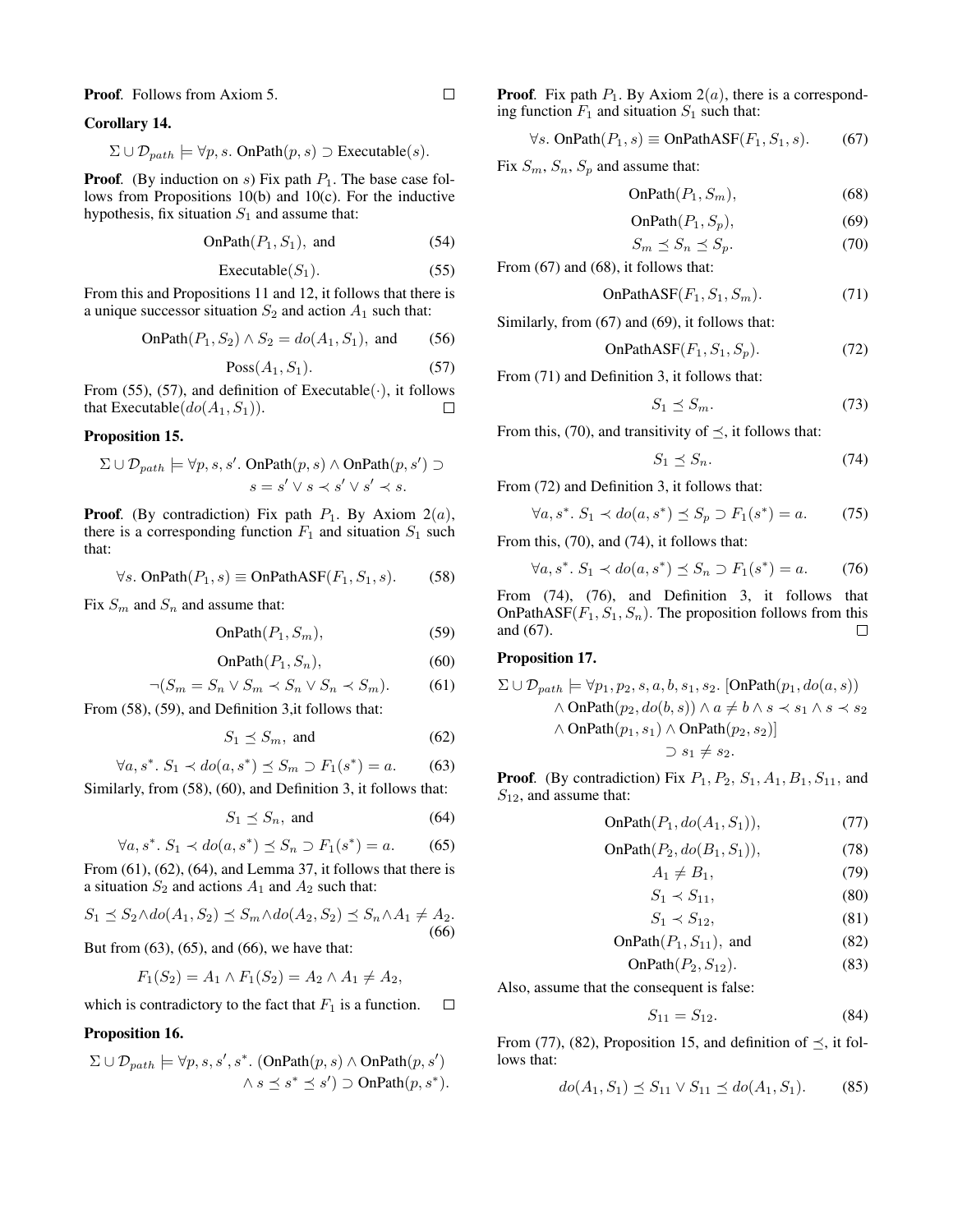Now suppose that:

$$
S_{11} \prec do(A_1, S_1).
$$

Then by Definition of  $\prec$ , we have:

$$
\exists b, s. (do(A1, S1) = do(b, s) \wedge S11 \preceq s).
$$

Then from this and injectivity of  $do(\cdot, \cdot)$ , it follows that  $S_{11} \preceq S_1$ . By (80) and Lemma 31, it follows that  $S_{11} \neq S_1$ . Thus by Definition of  $\preceq$ , we have:

$$
S_{11} \prec S_1.
$$

Since  $\prec$  is asymmetric, it follows from this that  $\neg (S_1 \prec$  $S_{11}$ ). But this contradicts (80). Thus it follows that:

$$
\neg (S_{11} \prec do(A_1, S_1)).\tag{86}
$$

From (85) and (86), it follows that:

$$
do(A_1, S_1) \preceq S_{11}.\tag{87}
$$

Similarly, it can be shown that:

$$
do(B_1, S_1) \preceq S_{12}.\tag{88}
$$

Now from (84), we have  $S_{11} = S_{12}$ . But from (87), (88), (79), and Lemma 36, this is impossible.  $\Box$ 

#### Proposition 18.

$$
\Sigma \cup \mathcal{D}_{path} \models \forall p, s. \text{ OnPath}(p, s) \supset \exists p'. \text{ Suffix}(p', p, s).
$$

**Proof.** Fix path  $P_1$ . By Axiom  $2(a)$ , there is a function  $F_1$ and situation  $S_1$  such that:

$$
Executeable(F_1, S_1), \t(89)
$$

$$
\forall s. \text{ OnPath}(P_1, s) \equiv \text{OnPathASF}(F_1, S_1, s). \tag{90}
$$

Fix situation  $S_n$  such that:

$$
OnPath(P_1, S_n). \t\t(91)
$$

We will show that there is a path  $P_n$  s.t.  $P_n$ , that starts with  $S_n$ , is a suffix of  $P_1$ .

Consider the pair  $(S_n, F_1)$ . From (90) and (91), we have that:  $\textsf{OnPath}\,\Delta\,\textsf{SE}(F_1, S_1, S_2)$ . (92)

$$
\text{OnFainas}(\mathbf{r}_1, \mathbf{S}_1, \mathbf{S}_n). \tag{92}
$$

From this and Definition 3, it follows that:

$$
S_1 \preceq S_n. \tag{93}
$$

From (92), (93), (89), and the definitions of Executable $(\cdot, \cdot)$ and Executable $(\cdot)$ , we have:

$$
Executeable(F_1, S_n). \t(94)
$$

By (94) and Axiom  $2(b)$ , it follows that there is a path  $P_n$ s.t.:

$$
Starts(P_n, S_n), and \t(95)
$$

$$
\forall s. \text{ OnPathASE}(F_1, S_n, s) \equiv \text{OnPath}(P_n, s). \tag{96}
$$

Now, we need show that  $\text{Suffix}(P_n, P_1, S_n)$ . From (90) and Definition 3, we have:

$$
\forall s. \text{ OnPath}(P_1, s) \equiv (S_1 \preceq s \land \forall a, s^* \colon S_1 \prec do(a, s^*) \preceq s \supset F_1(s^*) = a). \tag{97}
$$

Similarly, from (96) and Definition 3, we have:

$$
\forall s. \text{ OnPath}(P_n, s) \equiv (S_n \preceq s) \land \forall a, s^* \in S_n \prec do(a, s^*) \preceq s \supset F_1(s^*) = a). \tag{98}
$$

From (97), (98), (93), and (91), it follows that:

$$
\forall s. \ S_n \leq s \supset \text{OnPath}(P_1, s) \equiv \text{OnPath}(P_n, s). \tag{99}
$$

Then Suffix $(P_n, P_1, S_n)$  follows from (91), (95), (99), and Definition 6.  $\Box$ 

#### Proposition 19.

$$
\Sigma \cup \mathcal{D}_{path} \models \text{Starts}(p, do(a, s)) \supset
$$
  

$$
\exists p'.\ \text{Starts}(p', s) \land \text{Suffix}(p, p', do(a, s)).
$$

**Proof.** Fix  $P_1$ ,  $A_1$ , and  $S_1$  and assume that:

$$
Starts(P_1, do(A_1, S_1)). \t(100)
$$

By Axiom  $2(a)$ , there is a function  $F_1$  and situation  $S_2$  such that:

$$
\text{Executeable}(F_1, S_2), \text{ and } \tag{101}
$$

$$
\forall s. \text{ OnPath}(P_1, s) \equiv \text{OnPathASF}(F_1, S_2, s). \tag{102}
$$

From (102), reflexivity of  $\preceq$ , and Definition 3, we have:

$$
\text{OnPath}(P_1, S_2). \tag{103}
$$

Again, from (102) and Definition 3, we have:

$$
\forall s. \text{ OnPath}(P_1, s) \supset S_2 \preceq s. \tag{104}
$$

From (103), (104), and Definition 1, we have that:

$$
Starts(P_1, S_2). \t(105)
$$

From (100), (105), and Proposition 10(b), it follows that:

$$
S_2 = do(A_1, S_1).
$$

From this and (101) and (102), it follows that:

$$
Executeable(F_1, do(A_1, S_1)), and \t(106)
$$

$$
\forall s. \text{ OnPath}(P_1, s) \equiv \text{OnPathASF}(F_1, do(A_1, S_1), s). \tag{107}
$$

Now, consider the pair  $(S_1, F_1^1)$ , where  $F_1^1$  is defined as follows:

$$
F_1^1(s) = A_1, \text{ if } s = S_1
$$
  
=  $F_1(s)$ , otherwise.

From (106) and Definition 4, it follows that:

$$
Executeable(do(A1, S1)).
$$

From this and Lemma 34, it follows that:

$$
\text{Poss}(A_1, S_1), \text{ and } \tag{108}
$$

$$
Executeable(S_1). \t(109)
$$

From (106), (108), Definition 4, and by definition of  $F_1^1$ , it follows that:

$$
\forall s. \text{ OnPathASP}(F_1^1, S_1, s) \supset \text{Poss}(F_1^1(s), s). \tag{110}
$$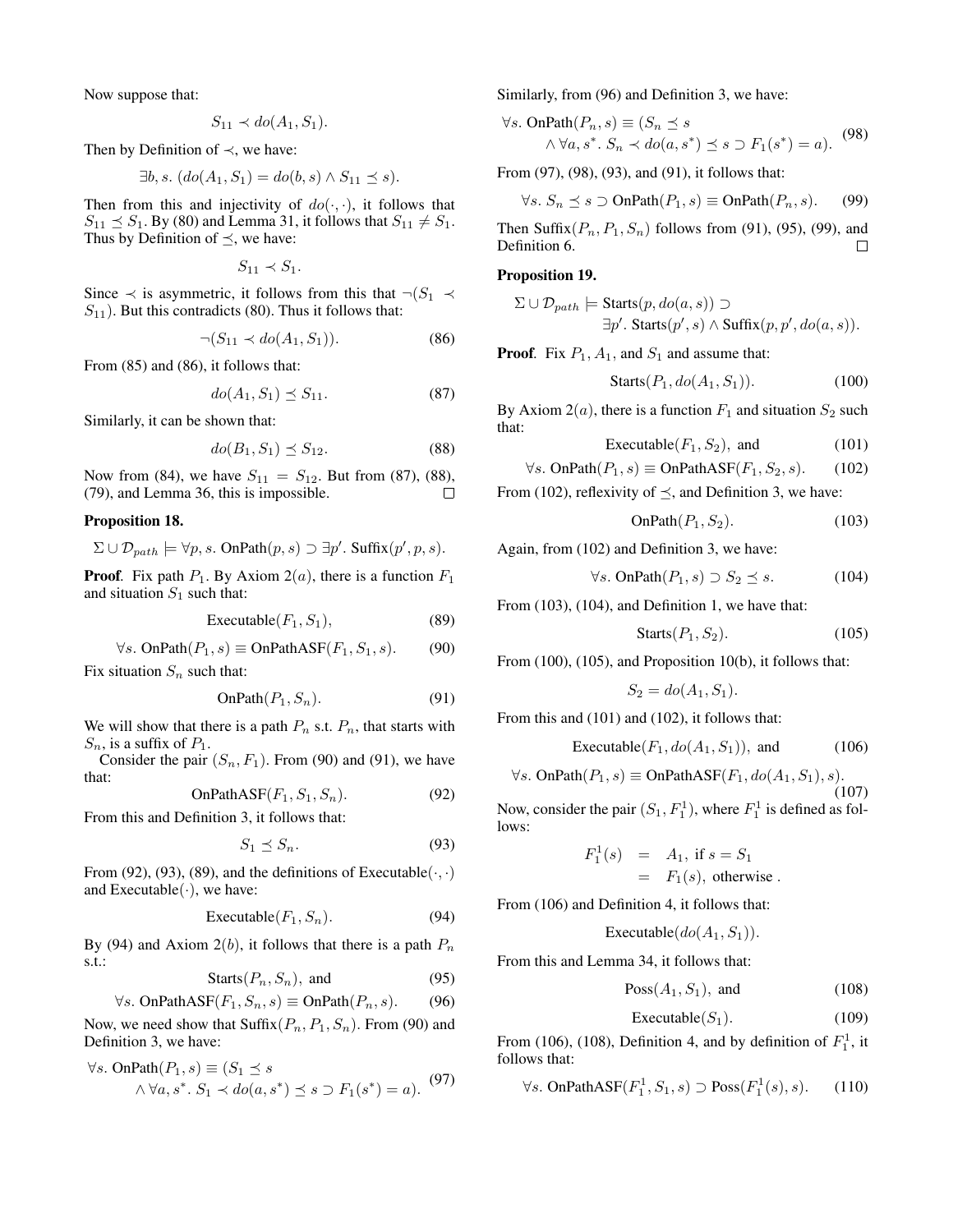From (109), (110), and Definition 4, we have that:

$$
\text{Executeable}(F_1^1, S_1). \tag{111}
$$

Now, by (111) and Axiom  $2(b)$ , there is a path  $P_1^1$  such that:

$$
Starts(P_1^1, S_1), and \t(112)
$$

$$
\forall s. \text{ OnPathASP}(F_1^1, S_1, s) \equiv \text{OnPath}(P_1^1, s). \tag{113}
$$

We need to show that  $\text{Suffix}(P_1, P_1^1, do(A_1, S_1))$ . From Lemma 33, we have:

$$
S_1 \preceq \text{do}(A_1, S_1). \tag{114}
$$

Also, by definition of  $F_1^1$ , it follows that:

$$
\forall a, s. \ S_1 \prec do(a, s) \preceq do(A_1, S_1) \supset F_1^1(s) = a. \tag{115}
$$

From (114), (115), and Definition 3, it follows that:

OnPathASF(
$$
F_1^1
$$
,  $S_1$ ,  $do(A_1, S_1)$ ).

From this and (113), it follows that:

$$
\text{OnPath}(P_1^1, do(A_1, S_1)).\tag{116}
$$

From (107) and Definition 3, we have:

$$
\forall s. \text{ OnPath}(P_1, s) \equiv do(A_1, S_1) \le s
$$
  

$$
\land \forall a, s^* \cdot do(A_1, S_1) \prec do(a, s^*) \le s \supset F_1(s^*) = a
$$
. (117)

Similarly, from (113) and Definition 3, we have:

$$
\forall s. \text{ OnPath}(P_1^1, s) \equiv S_1 \preceq s
$$
  

$$
\wedge \forall a, s^*. S_1 \prec do(a, s^*) \preceq s \supset F_1^1(s^*) = a.
$$
 (118)

Note that, by Lemmata 30 and 31 and transitivity of  $\prec$ , it follows that:

$$
\forall s. \, do(A_1, S_1) \preceq s \supset s \neq S_1.
$$

From this, (118), and definition of  $F_1^1$ , we have:

$$
\forall s. \, do(A_1, S_1) \preceq s \supset
$$
  
OnPath $(P_1^1, s) \equiv S_1 \preceq s$   
 $\land \forall a, s^*. S_1 \prec do(a, s^*) \preceq s \supset F_1(s^*) = a.$  (119)

From (117) and (119), it follows that:

$$
\forall s. \ do(A_1, S_1) \preceq s \supset \text{OnPath}(P_1, s) \equiv \text{OnPath}(P_1^1, s). \tag{120}
$$

From (116), (100), (120), and Definition 6, it follows that:

Suffix
$$
(P_1, P_1^1, do(A_1, S_1))
$$
. (121)

The consequent follows from (112) and (121).  $\Box$ 

#### Proposition 20.

$$
\Sigma \cup \mathcal{D}_{path} \models \forall s_1, s_2, p_2. s_1 \prec s_2 \land \text{Starts}(p_2, s_2) \supset
$$
  

$$
\exists p_1. \text{Starts}(p_1, s_1) \land \text{Suffix}(p_2, p_1, s_2).
$$

**Proof.** (By induction on situation  $s_2$ ) For the base case, fix  $S_2^b$  such that Init( $S_2^b$ ). Then by this and the definitions of Init(·) and ≺, we have: ¬∃s.  $s < S_2^b$ , and thus the antecedent is false and the thesis follows trivially.

For the inductive hypothesis, fix situation  $S_2$  and assume that:

$$
\forall s_1, p_2. s_1 \prec S_2 \land \text{Starts}(p_2, S_2) \supset
$$
  
\n
$$
\exists p_1. \text{Starts}(p_1, s_1) \land \text{Suffix}(p_2, p_1, S_2).
$$
\n(122)

Fix  $A_2$ . We have to show that:

$$
\forall s_1, p_2. s_1 \prec do(A_2, S_2) \land \text{Starts}(p_2, do(A_2, S_2)) \supset
$$
  

$$
\exists p_1. \text{Starts}(p_1, s_1) \land \text{Suffix}(p_2, p_1, do(A_2, S_2)).
$$

Fix  $S_1$  and  $P_2$  and assume that:

$$
S_1 \prec do(A_2, S_2), \text{ and } (123)
$$

$$
Starts(P_2, do(A_2, S_2)). \tag{124}
$$

By (124) and Proposition 19, it follows that there is a path  $P_3$  s.t.:

$$
Starts(P_3, S_2) \land \text{Suffix}(P_2, P_3, do(A_2, S_2)).\tag{125}
$$

Also by (123) and the definition of  $\prec$ , we have:

 $\exists s, a. \, do(A_2, S_2) = do(a, s) \wedge S_1 \preceq s.$ 

By this and the injectivity of  $do(·, ·)$ , we have:

$$
S_1 \preceq S_2.
$$

By this and the definition of  $\prec$ , it follows that:

$$
S_1 = S_2 \vee S_1 \prec S_2.
$$

**Case 1.** Assume that  $S_1 = S_2$ . Then by (124) and Proposition 19, it follows that:

$$
\exists p. \; \text{Starts}(p, S_1) \land \text{Suffix}(P_2, p, do(A_2, S_2)),
$$

and we are done.

**Case 2.** Assume that  $S_1 \prec S_2$ . Then by this, (125), and (122), it follows that there is a path  $P_4$  s.t.:

$$
Starts(P_4, S_1) \land Suffix(P_3, P_4, S_2). \tag{126}
$$

We will show that  $\text{Suffix}(P_2, P_4, do(A_2, S_2))$ . By (125) and Definition 6, we have:

OnPath
$$
(P_3, do(A_2, S_2))
$$
, and (127)

$$
\forall s'.\ do(A_2, S_2) \preceq s' \supset
$$
  
(OnPath $(P_3, s') \equiv$ OnPath $(P_2, s')$ )<sup>(128)</sup>

By (126) and Definition 6, we have:

$$
\forall s'. S_2 \preceq s' \supset (\text{OnPath}(P_3, s') \equiv \text{OnPath}(P_4, s')). \quad (129)
$$

Since by Lemma 33,  $S_2 \preceq do(A_2, S_2)$ , it follows from (127) and (129) that:

$$
OnPath(P_4, do(A_2, S_2)). \tag{130}
$$

Also from (128) and (129), it follows that:

$$
\forall s'. \ do(A_2, S_2) \preceq s' \supset
$$
  
(OnPath $(P_2, s') \equiv$ OnPath $(P_4, s')$ ). (131)

Finally, from (124), (130), (131), and Definition 6, we have: Suffix $(P_2, P_4, do(A_2, S_2)).$  $\Box$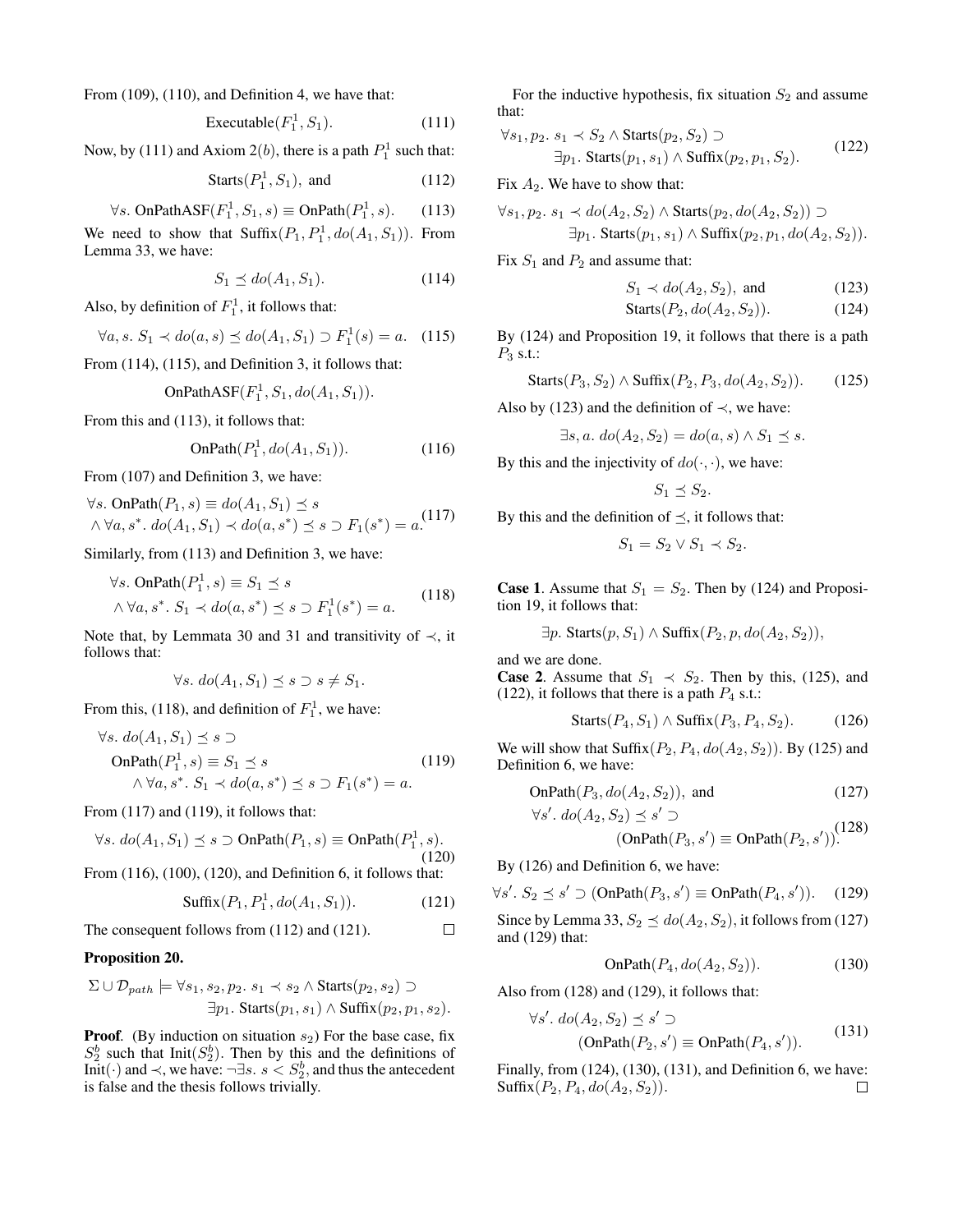Theorem 21 (Induction on Paths).

$$
\Sigma \cup \mathcal{D}_{path} \models \forall Q. \left[ \{ \forall s, p. \text{Init}(s) \land \text{Starts}(p, s) \supset Q(p) \} \land \right. \newline \{\forall a, s. (\forall p. \text{Starts}(p, s) \supset Q(p))\newline \supset (\forall p'. \text{Starts}(p', do(a, s)) \supset Q(p')) \} \right] \newline \supset \forall p. Q(p).
$$

**Proof.** (By contradiction) Fix property  $Q_1$  and assume:

$$
\forall s, p. \text{Init}(s) \land \text{Starts}(p, s) \supset Q_1(p), \tag{132}
$$

$$
\forall a, s. \ (\forall p. \ \mathsf{Starts}(p, s) \supset Q_1(p))
$$
  
 
$$
\supset (\forall p'. \ \mathsf{Starts}(p', do(a, s)) \supset Q_1(p')). \tag{133}
$$

Also assume that there is a path  $P_1$  over which  $Q_1$  is false:

$$
\neg Q_1(P_1). \tag{134}
$$

By Proposition 10(a,b),  $P_1$  must start with some unique situation, call it  $S_1$ :

$$
Starts(P_1, S_1). \t(135)
$$

We now prove by induction on  $s$  that:

$$
\forall s, p. \text{Starts}(p, s) \supset Q_1(p).
$$

For the base case when  $s$  is an initial situation, the thesis follows from (132).

For the inductive step, fix  $S_2$  and assume that:

$$
\forall p. \text{Starts}(p, S_2) \supset Q_1(p). \tag{136}
$$

Take some arbitrary action  $A_1$ . It follows from (133) and (136) that:

$$
\forall p. \text{Starts}(p, do(A_1, S_2)) \supset Q_1(p). \tag{137}
$$

Thus by induction on s, we have:

$$
\forall s, p. \text{Starts}(s, p) \supset Q_1(p). \tag{138}
$$

By (138) and (135), it follows that  $Q_1(p)$ ; but this is contradictory to (134).  $\Box$ 

Theorem 22 (Induction on Situations in a Path).

$$
\Sigma \cup \mathcal{D}_{path} \models \forall p, Q. \ [\{\forall s. \ \text{Starts}(p, s) \supset Q(s)\} \land \{\forall a, s. \ \text{(OnPath}(p, s) \land Q(s) \land \text{OnPath}(p, do(a, s))\} \supset Q(do(a, s))\}]
$$
  

$$
\supset \forall s. \ \text{OnPath}(p, s) \supset Q(s).
$$

**Proof.** (By contradiction) Fix path  $P_1$  and property  $Q_1$  and assume:

$$
\forall s. \text{Starts}(P_1, s) \supset Q_1(s), \tag{139}
$$

$$
\forall a, s. \text{ OnPath}(P_1, s) \land Q_1(s) \land \text{OnPath}(P_1, do(a, s))
$$
  
\n
$$
\supset Q_1(do(a, s)).
$$

Also assume that there is a situation  $S_{p_1}$  on path  $P_1$  over which  $Q_1$  is false:

$$
\text{OnPath}(P_1, S_{P_1}) \land \neg Q_1(S_{P_1}).\tag{141}
$$

By Proposition 10(a,b),  $P_1$  must start with some unique situation, call it  $S_1$ :

$$
Starts(P_1, S_1). \t(142)
$$

From this and Definition 1, we have:

$$
OnPath(P_1, S_1). \t(143)
$$

We now prove by induction on s that:

$$
\forall s. \text{ OnPath}(P_1, s) \supset Q_1(s).
$$

For the base case when s is the starting situation of  $P_1$ , i.e.  $S_1$ , the thesis follows from (139), (142), and (143).

For the inductive step, fix  $S_2$  and assume that:

$$
\text{OnPath}(P_1, S_2) \land Q_1(S_2). \tag{144}
$$

Take some arbitrary action  $A_1$  such that OnPath $(P_1, do(A_1, S_2))$ . Then by this, (144), and (140), it follows that:

$$
Q_1(do(A_1, S_2)). \t(145)
$$

 $\Box$ 

Thus by induction on s, we have:

$$
\forall s. \text{ OnPath}(P_1, s) \supset Q_1(s). \tag{146}
$$

But this is contradictory to (141).

Theorem 25 (Soundness).

 $\Sigma_{\mathbb{N}} \cup \Sigma \cup \mathcal{D}_{path} \models \forall p. (\exists \sigma. \text{ PathSeq}(\sigma) \land \text{Matches}(p, \sigma)).$ 

**Proof**. Fix path  $P_1$ . By Propositions 10(a), and 10(c), there is an executable situation  $S_1$  such that  $P_1$  starts with  $S_1$ :

$$
Starts(P_1, S_1), and \t(147)
$$

$$
Executeable(S_1). \t(148)
$$

By Axiom 2(a), there is an action selection function  $F_1$  and situation  $S_2$  such that: Executable( $F_1, S_2$ ) ∧  $\forall s'$ . OnPathASF $(F_1, S_2, s') \equiv$  OnPath $(P_1, s')$ . From this and Definition 3, it follows that  $S_2$  is the earliest situation of path  $P_1$ . Moreover, from Definition 1 and (147), it follows that  $S_1$  is the earliest situation that is also on path  $P_1$ . Thus it follows that  $S_1 = S_2$  and hence we have:

$$
Executeable(F_1, S_1), and \t(149)
$$

$$
\forall s'. OnPathASF(F_1, S_1, s') \equiv OnPath(P_1, s'). \quad (150)
$$

Let  $\sigma_1$  be defined as follows:

$$
\sigma_1(0) = S_1,\tag{151}
$$

$$
\sigma_1(n+1) = do(F_1(\sigma_1(n)), \sigma_1(n)), \text{ for } n \ge 0.
$$
 (152)

We have to prove that PathSeq( $\sigma_1$ ) ∧ Matches( $P_1, \sigma_1$ ).

First, let us show that PathSeq( $\sigma_1$ ). By Definition 23, to show this we have to prove that:

(a). Executable( $\sigma_1(0)$ ), and

(b). 
$$
\forall n. \exists a. \text{Poss}(a, \sigma_1(n)) \land \sigma_1(n+1) = do(a, \sigma_1(n)).
$$

(a) follows from  $(148)$  and  $(151)$ . By  $(152)$ , for each n there is indeed an action  $a = F_1(\sigma_1(n))$  s.t.  $\sigma_1(n + 1) =$  $do(a, \sigma_1(n))$ . Thus to show (b), we have to prove that  $\forall n$ . Poss $(F_1(\sigma_1(n)), \sigma_1(n))$ . Now, from (149) and Definition 4, it follows that:

$$
\forall s'.\;OnPathASF(F_1, S_1, s') \supset Poss(F_1(s'), s').
$$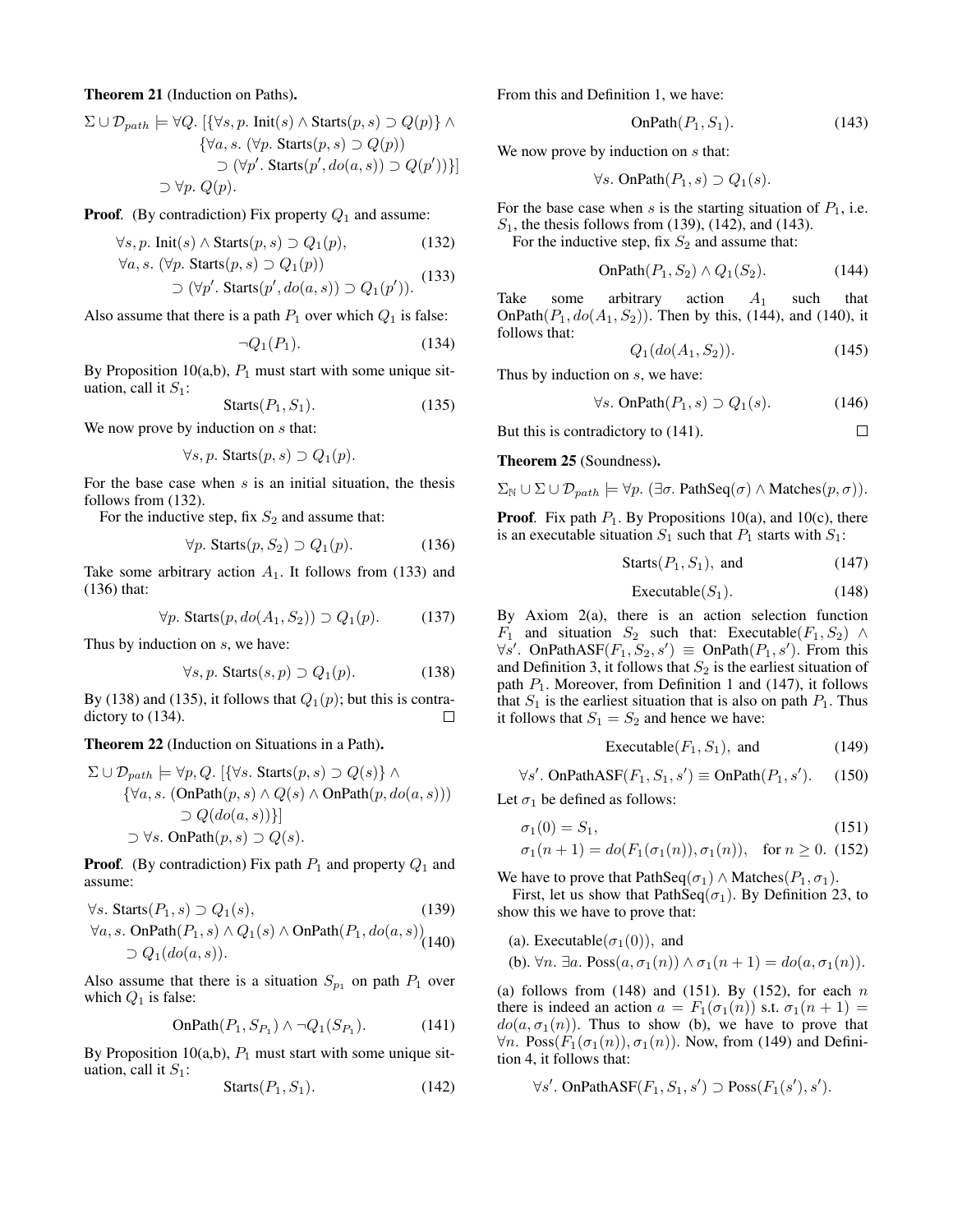Thus, to prove that  $\forall n$ . Poss $(F_1(\sigma_1(n)), \sigma_1(n))$ , we just need to show that:

$$
\forall n. \text{ OnPathASE}(F_1, S_1, \sigma_1(n)).
$$

I will show this by induction on  $n$ . For the base case, i.e. when  $n = 0$ , it follows from (151) that  $\sigma_1(n) = S_1$ . Thus we have to show that  $OnPathASF(F_1, S_1, S_1)$ . This follows trivially from the definition of  $\preceq$ , Definition 3, and transitivity and irreflexivity of  $\prec$  (which imply that there are no situations  $do(a, s^*)$  such that  $S_1 \prec do(a, s^*) \preceq S_1$ ). For the inductive case, fix  $N_1$  and assume that:

OnPathASF
$$
(F_1, S_1, \sigma_1(N_1))
$$
. (153)

We have to show that OnPathASF( $F_1, S_1, \sigma_1(N_1 + 1)$ ). From (153) and Definition 3, we have:

$$
S_1 \preceq \sigma_1(N_1), \text{ and } (154)
$$

$$
\forall a, s^*. S_1 \prec do(a, s^*) \leq \sigma_1(N_1) \supset F_1(s^*) = a. \tag{155}
$$

From (155) and Definition 3, it follows that OnPathASF( $F_1, S_1, \sigma_1(N_1 + 1)$ ) holds if the following hold:

(b1). 
$$
S_1 \preceq \sigma_1(N_1 + 1)
$$
, and  
(b2).  $\forall a, s^* \, \sigma_1(N_1) \prec do(a, s^*) \preceq \sigma_1(N_1 + 1)$   
 $\supset F_1(s^*) = a$ .

Now, from (152), we have:

$$
\sigma_1(N_1+1) = do(F_1(\sigma_1(N_1)), \sigma_1(N_1)). \tag{156}
$$

From this and Lemma 33, we have:

$$
\sigma_1(N_1) \preceq \sigma_1(N_1 + 1).
$$

(b1) follows from this, (154), and the transitivity of  $\preceq$ . Moreover, (b2) follows from (156) and transitivity and irreflexivity of  $\prec$  (which imply that there are no situations between  $\sigma_1(N_1)$  and  $\sigma_1(N_1 + 1)$ ). Thus, we have PathSeq( $\sigma_1$ ).

Next, let us show that Matches $(P_1, \sigma_1)$ . We already proved that  $\sigma_1$  is a path sequence. Thus by Definition 24, we need to show that:

(c). 
$$
\sigma_1(0) = s \equiv \text{Starts}(P_1, s)
$$
 and  
(d).  $\forall n, s. [\sigma_1(n) = s \land \text{OnPath}(P_1, s) \supset$   
 $\forall a. (\sigma_1(n + 1) = do(a, s) \equiv \text{OnPath}(P_1, do(a, s)))].$ 

(c) follows from (147), (151) and the uniqueness of starting situations of paths, i.e. Proposition 10(b). For (d), fix  $N_1$  and  $\widehat{S_1}$  and assume that:

$$
\sigma_1(N_1) = \widehat{S_1}, \text{ and } \tag{157}
$$

$$
\text{OnPath}(P_1, S_1). \tag{158}
$$

For the  $($ ) direction, fix  $A_1$  and assume that:

$$
\sigma_1(N_1 + 1) = \text{do}(A_1, S_1).
$$

Then by this and (152), we have:

$$
do(A_1, S_1) = do(F_1(\sigma_1(N_1)), \sigma_1(N_1)).
$$

From this and (157), we have:

$$
do(A_1, \widehat{S_1}) = do(F_1(\widehat{S_1}), \widehat{S_1}).
$$
\n(159)

From (150) and (158), we have:

OnPathASF
$$
(F_1, S_1, S_1)
$$
.

From this and Definition 3, it follows that:

$$
S_1 \preceq \widehat{S_1}, \text{ and } (160)
$$

$$
\forall a, s^*. S_1 \prec do(a, s^*) \le \widehat{S_1} \supset F_1(s^*) = a. \tag{161}
$$

Now, consider the situation  $do(F_1(\widehat{S_1}), \widehat{S_1})$ . From Lemma 33, we have:

$$
S_1 \preceq do(F_1(S_1), S_1). \tag{162}
$$

From this, (160), and the transitivity of  $\prec$ , it follows that:

$$
S_1 \preceq do(F_1(\widehat{S_1}), \widehat{S_1}).\tag{163}
$$

Moreover, from (161), (162), and transitivity and irreflexivity of ≺, it follows that:

$$
\forall a, s^*. S_1 \prec do(a, s^*) \preceq do(F_1(\widehat{S_1}), \widehat{S_1}) \supset F_1(s^*) = a. \tag{164}
$$

From (163), (164), and Definition 3, it follows that:

OnPathASF
$$
(F_1, S_1, do(F_1(S_1), S_1)).
$$

From this and (150), it follows that OnPath $(P_1, do(F_1(S_1), S_1))$ , i.e. by (159) that OnPath $(P_1,$  $do(A_1, \widehat{S_1})$ ).

For the  $(\subset)$  direction, fix  $A_1$  and assume that:

OnPath
$$
(P_1, do(A_1, S_1))
$$
.

Then from this and (150), it follows that:

OnPathASF
$$
(F_1, S_1, do(A_1, S_1))
$$
.

From this and Definition 3, it follows that:

$$
A_1 = F_1(\widehat{S_1}).\tag{165}
$$

Now, since by (157),  $\sigma_1(N_1) = \widehat{S_1}$ , it follows by (152) that:

$$
\sigma_1(N_1+1) = do(F_1(S_1), S_1).
$$

From this and (165), we have:

$$
\sigma(N_1+1) = do(A_1, S_1).
$$

Thus  $P_1$  matches  $\sigma_1$ .

 $\Box$ 

We will use the following to prove the completeness theorem. Given Definition 23, it can be shown that if  $\sigma$  is a path sequence and  $i < j$ , then the situation given by  $\sigma(i)$ precedes the one given by  $\sigma(j)$ :

Lemma 38.

$$
\Sigma_{\mathbb{N}} \cup \Sigma \cup \mathcal{D}_{path} \models \forall \sigma, i, j. \ \mathsf{PathSeq}(\sigma) \land i < j
$$
\n
$$
\supset \sigma(i) \prec \sigma(j).
$$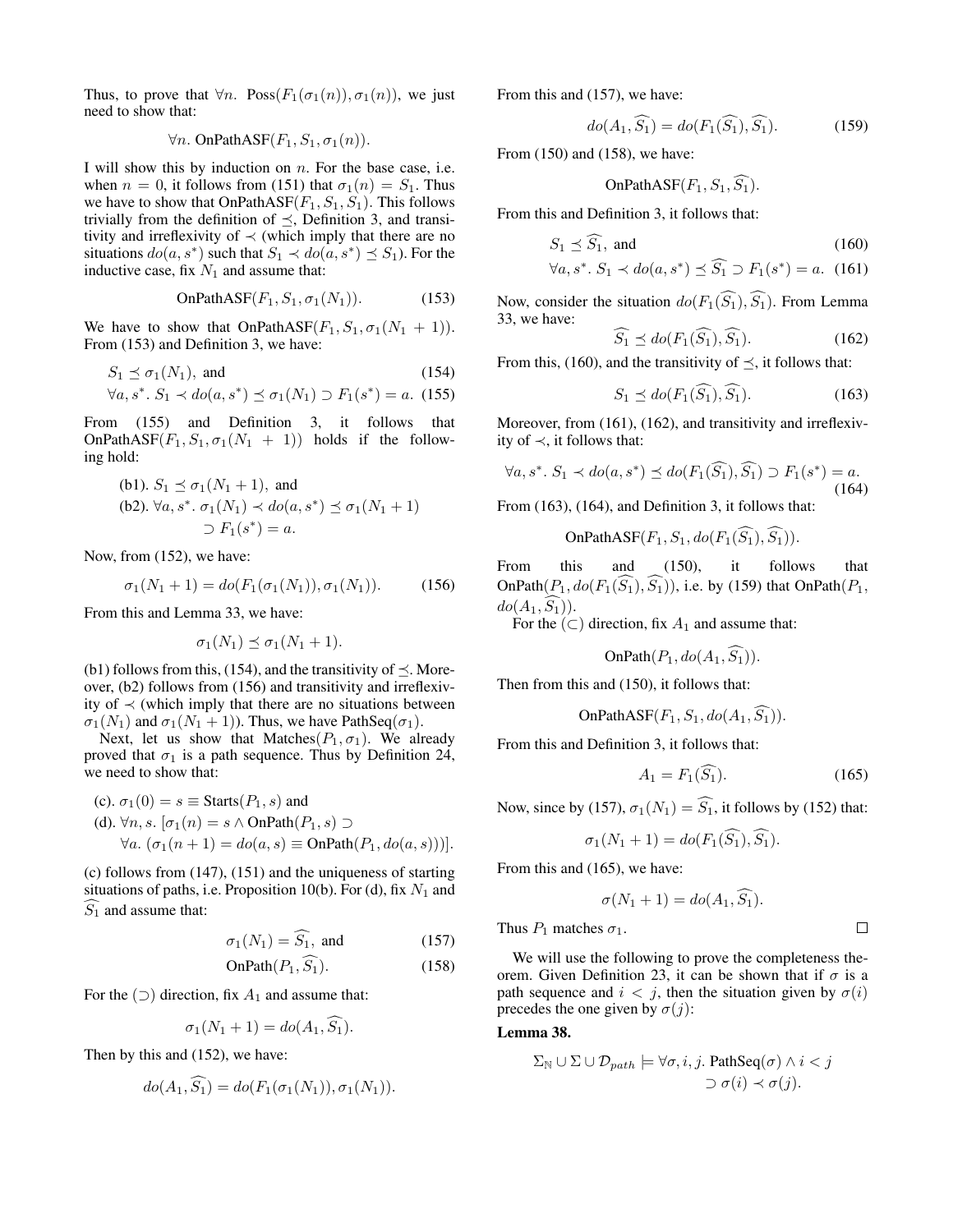**Proof.** (By induction on *n*, where  $n = j - i$ ) Fix  $\sigma_1$  and assume:

$$
PathSeq(\sigma_1). \tag{166}
$$

For the base case, fix  $I_1$  and  $J_1$  and assume that  $J_1-I_1 = 1$ . Then it follows from (166) and Definition 23 that there is an action  $A_1$  s.t.:

$$
\sigma_1(J_1) = \sigma_1(I_1 + 1) = \text{do}(A_1, \sigma_1(I_1)).
$$

From this and Lemma 30, it follows that  $\sigma_1(I_1) \prec$  $do(A_1, \sigma_1(I_1)),$  i.e.  $\sigma_1(I_1) \prec \sigma_1(I_1+1)$ , and thus  $\sigma_1(I_1) \prec$  $\sigma_1(J_1)$ .

For the inductive case, fix  $I_N$ ,  $J_N$ , and  $N_1$  and assume that:

$$
J_N - I_N = N_1, \text{ and } (167)
$$
  
PathSeq( $\sigma_1$ )  $\wedge$   $I_N < J_N \supset \sigma_1(I_N) \prec \sigma_1(J_N)$ . (168)

We have to show that:

PathSeq(
$$
\sigma_1
$$
)  $\wedge$   $I_N < J_{N+1} \supset \sigma_1(I_N) \prec \sigma_1(J_{N+1}),$ 

where  $J_{N+1} - I_N = N_1 + 1$ , i.e. by (167),  $J_{N+1} = J_N + 1$ . Now, from (166) and (167), it follows that PathSeq( $\sigma_1$ ) ∧  $I_N < J_N$ . From this and the inductive hypothesis (i.e. (168)), we have:

$$
\sigma_1(I_N) \prec \sigma_1(J_N). \tag{169}
$$

Moreover, from (166) and Definition 23 it follows that there is an action  $A_N$  s.t.:

$$
\sigma_1(J_N+1) = do(A_N, \sigma_1(J_N)).
$$

From this and Lemma 30, it follows that  $\sigma_1(J_N) \prec$  $do(A_N, \sigma_1(J_N))$ , i.e.  $\sigma_1(J_N) \prec \sigma_1(J_N + 1)$ , and thus:

$$
\sigma_1(J_N) \prec \sigma_1(J_{N+1}). \tag{170}
$$

Finally, from (169), (170), and the transitivity of  $\prec$ , we have:  $\sigma_1(I_N) \prec \sigma_1(J_{N+1}).$ П

To show that for every path sequence there is a corresponding path, it is useful to first introduce a corresponding ASF. Given path sequence  $\sigma$ , let  $F_{\sigma}$  be the ASF defined as follows:

$$
F_{\sigma}(s) = a_n
$$
, if  $\exists n. \sigma(n) = s \land \sigma(n+1) = do(a_n, s)$ ,  
\n $F_{\sigma}(s) = b$  otherwise,

where *b* is some fixed but arbitrary action.

We can show that that given a path sequence  $\sigma$ , any situation s that is on the path defined by the corresponding ASF  $F_{\sigma}$  and the initial situation of the path sequence  $\sigma(0)$  is in fact on the path sequence  $\sigma$  at some position *n*:

#### Lemma 39.

$$
\Sigma_{\mathbb{N}} \cup \Sigma \cup \mathcal{D}_{path} \models
$$
  
\n
$$
\forall s, \sigma. \ \text{PathSeq}(\sigma) \land \sigma(0) \prec s \land \text{OnPathASP}(F_{\sigma}, \sigma(0), s)
$$
  
\n
$$
\supset \exists n. \ \sigma(n) = s.
$$

**Proof.** (By induction on s) Fix  $\sigma_1$ . Construct a function from situations to actions  $F_{\sigma_1}$  such that  $F_{\sigma_1}$  is the corresponding ASF to  $\sigma_1$ . Also, assume that:

$$
PathSeq(\sigma_1). \tag{171}
$$

In the base case where s is an initial situation,  $\neg \exists s'. s' \prec$ s by the definition of Init(·) and  $\prec$ , so the antecedent is false and the thesis trivially holds.

For the inductive step, fix  $S_N$  and assume that:

$$
\sigma_1(0) \prec S_N \wedge \text{OnPathASF}(F_{\sigma_1}, \sigma_1(0), S_N)
$$
  

$$
\supset \exists n. \sigma_1(n) = S_N.
$$
 (172)

Also, fix action  $A_N$  and assume that:

$$
\sigma_1(0) \prec do(A_N, S_N), \text{ and } (173)
$$

OnPathASF
$$
(F_{\sigma_1}, \sigma_1(0), do(A_N, S_N))
$$
. (174)

From (174) and Definition 3, it follows that:

$$
\forall a, s. \ \sigma_1(0) \prec do(a, s) \preceq do(A_N, S_N) \supset F_{\sigma_1}(s) = a. \tag{175}
$$

From (173) and the definition of  $\prec$ , it follows that:

$$
\sigma_1(0) \preceq S_N. \tag{176}
$$

From Lemma 33, we have  $S_N \preceq do(A_N, S_N)$ . From this and (175), we have:

$$
\forall a, s. \ \sigma_1(0) \prec do(a, s) \preceq S_N \supset F_{\sigma_1}(s) = a. \tag{177}
$$

From (176), (177), and Definition 3, we have:

OnPathASF
$$
(F_{\sigma_1}, \sigma_1(0), S_N)
$$
. (178)

Now, (176) and the definition of  $\preceq$  give us two cases. In the case where  $\sigma_1(0) = S_N$ , it trivially follows that  $\exists n. \ \sigma_1(n) = S_N$ . In the case where  $\sigma_1(0) \prec S_N$ , from this, (178), and the induction hypothesis, i.e. (172), it follows that  $\exists n$ .  $\sigma_1(n) = S_N$ . Thus, in both these cases, there is a  $N_1$  such that:

$$
\sigma_1(N_1) = S_N. \tag{179}
$$

From (171), (179), and Definition 23, it follows that there is an action, let us call it  $A_N^*$ , s.t.:

$$
\sigma_1(N_1+1) = do(A_N^*, \sigma_1(N_1)). \tag{180}
$$

We just need to show that  $A_N^* = A_N$ . From the definition of  $F_{\sigma_1}$ , it follows that:

$$
\forall a. \ \sigma_1(N_1+1) = do(a, \sigma_1(N_1)) \supset F_{\sigma_1}(\sigma_1(N_1)) = a.
$$
\n(181)

From (179), (180), and (181), it follows that:

$$
F_{\sigma_1}(S_N) = A_N^*.
$$
\n(182)

From (175), we have  $F_{\sigma_1}(S_N) = A_N$ . Finally from this and (182), we have  $A_N = A_N^*$ , and thus from this, (180), and (179), it follows that  $\sigma_1(\tilde{N}_1 + 1) = do(A_N, S_N)$ , i.e.<br> $\exists n, \sigma_1(n) = do(A_N, S_N)$ .  $\exists n. \sigma_1(n) = do(A_N, S_N).$ 

#### Theorem 26 (Completeness).

$$
\Sigma_{\mathbb{N}} \cup \Sigma \cup \mathcal{D}_{path} \models \forall \sigma.
$$
 PathSeq( $\sigma$ )  $\supset \exists p.$  Matches( $p, \sigma$ ).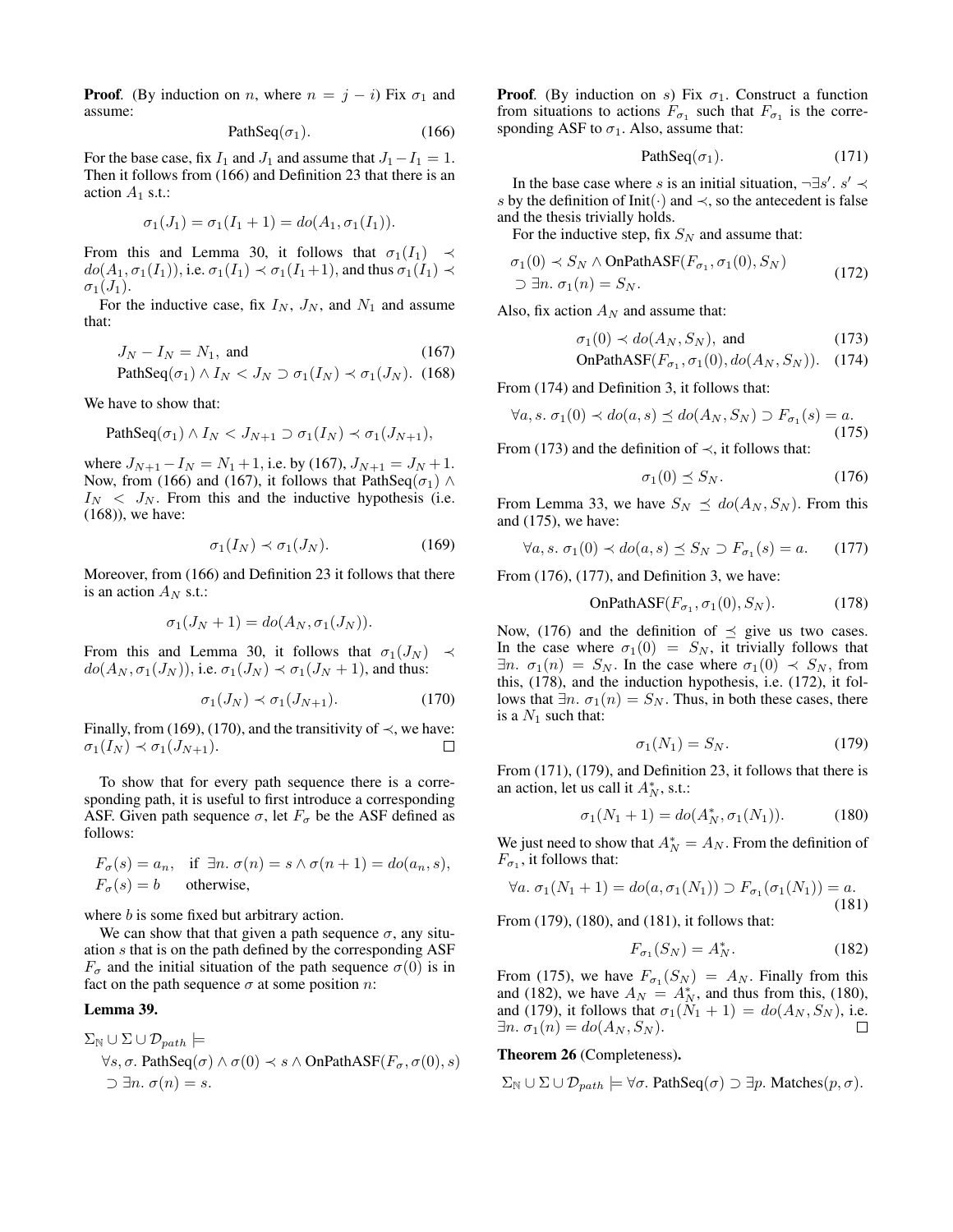**Proof.** Fix function  $\sigma_1$  and assume that:

$$
PathSeq(\sigma_1). \tag{183}
$$

From this and Definition 23, it follows that:

$$
Execute(\sigma_1(0)), \text{ and } (184)
$$

 $\forall n. \exists a. \text{Poss}(a, \sigma_1(n)) \wedge \sigma_1(n+1) = do(a, \sigma_1(n)).$  (185)

Construct a tuple  $(\sigma_1(0), F_{\sigma_1})$  such that  $F_{\sigma_1}$ , which is a function from situations to actions, is the corresponding ASF to  $\sigma_1$ . We will now show that Executable  $(F_{\sigma_1}, \sigma_1(0))$ . Assume otherwise. Then from Definition 4 and (184), it follows that there is a situation  $S_N$  such that:

OnPathASF(
$$
F_{\sigma_1}
$$
,  $\sigma_1(0)$ ,  $S_N$ ), and (186)

$$
\neg \text{Poss}(F_{\sigma_1}(S_N), S_N). \tag{187}
$$

From (186) and Definition 3, it follows that  $\sigma_1(0) \preceq S_N$ . This and the definition of  $\preceq$  give us two cases. In the case where  $\sigma_1(0) = S_N$ , it trivially follows that  $\exists n \cdot \sigma_1(n) =$  $S_N$ . In the case where  $\sigma_1(0) \prec S_N$ , from (183), the assumption for this case that  $\sigma_1(0)$  strictly precedes  $S_N$ , (186), and Lemma 39, it follows that  $\exists n. \sigma_1(n) = S_N$ . Thus, for both these cases, we have that there is a  $n$ , say  $N_1$ , s.t.:

$$
\sigma_1(N_1) = S_N. \tag{188}
$$

Then from this and (185), it follows that there is an action  $A_N$  s.t.:

$$
\sigma_1(N_1 + 1) = do(A_N, S_N)
$$
, and (189)

$$
\text{Poss}(A_N, S_N). \tag{190}
$$

From (188), (189), and the definition of  $F_{\sigma_1}$ , it follows that:

$$
F_{\sigma_1}(S_N) = A_N.
$$

Finally, from this and (190), we have  $Poss(F_{\sigma_1}(S_N), S_N)$ ; but this is contradictory to (187). Thus, we have:

$$
\text{Executeable}(F_{\sigma_1}, \sigma_1(0)).\tag{191}
$$

From this and Axiom  $2(b)$ , it follows that there is a path  $P_1$ such that:

$$
Starts(P_1, \sigma_1(0)), and \t(192)
$$

$$
\forall s. \text{ OnPathASE}(F_{\sigma_1}, \sigma_1(0), s) \equiv \text{OnPath}(P_1, s). \tag{193}
$$

Now, we need to show that Matches $(P_1, \sigma_1)$ . By Definition 24, this amounts to showing that:

\n- (a). PathSeq(
$$
\sigma_1
$$
), and
\n- (b).  $\sigma_1(0) = s \equiv \text{Starts}(P_1, s)$  and
\n- (c).  $\forall n, s$ .  $[\sigma_1(n) = s \land \text{OnPath}(P_1, s) \supset \forall a$ .  $(\sigma_1(n+1) = \text{do}(a, s) \equiv \text{OnPath}(P_1, \text{do}(a, s)))]$ .
\n

(a) follows from the antecedent, i.e. (183). (b) follows from (192) and the uniqueness of starting situations of paths, i.e. Proposition 10(b). For (c), fix  $\widehat{N_1}$  and  $\widehat{S_1}$  and assume that:

$$
\sigma_1(\widehat{N_1}) = \widehat{S_1}, \text{ and } (194)
$$

$$
\operatorname{OnPath}(P_1, S_1). \tag{195}
$$

For the ( $\supset$ ) direction, fix  $\widehat{A_1}$  and assume that:

$$
\sigma_1(\tilde{N}_1 + 1) = do(\tilde{A}_1, \tilde{S}_1).
$$
 (196)

From (195) and (193), it follows that:

OnPathASF(
$$
F_{\sigma_1}, \sigma_1(0), S_1
$$
).

From this and Definition 3, we have:

$$
\forall a, s. \ \sigma_1(0) \prec do(a, s) \preceq \widehat{S_1} \supset F_{\sigma_1}(s) = a. \tag{197}
$$

From (194), (196), and the definition of  $F_{\sigma_1}$ , we have:

$$
F_{\sigma_1}(\widehat{S_1}) = \widehat{A_1}.\tag{198}
$$

Now, suppose  $\neg$ OnPath $(P_1, do(\widehat{A_1}, \widehat{S_1}))$ . Then by (193), we have:

$$
\neg \mathsf{OnPathASE}(F_{\sigma_1}, \sigma_1(0), do(\widehat{A}_1, \widehat{S}_1)).\tag{199}
$$

From Lemma 38, (183), and the fact that  $0 < \widehat{N}_1 + 1$ , we have  $\sigma_1(0) \prec \sigma_1(\widehat{N}_1 + 1)$ . From this and (196), we have:

$$
\sigma_1(0) \prec do(\widehat{A_1}, \widehat{S_1}).
$$

From this, (199), and Definition 3, we have:

$$
\exists a, s. \ \sigma_1(0) \prec do(a, s) \preceq do(\widehat{A}_1, \widehat{S}_1) \land \neg F_{\sigma_1}(s) = a.
$$

From this and (197), it follows that  $\neg(F_{\sigma_1}(S_1) = A_1)$ ; but this is contradictory to (198).

For the  $(\subset)$  direction, fix  $\widehat{A_2}$  and assume that:

$$
\operatorname{OnPath}(P_1, do(A_2, S_1)).\tag{200}
$$

From (183) and Definition 23, it follows that there is an action, say  $A_3$ , s.t.:

$$
\sigma_1(\widehat{N}_1 + 1) = do(\widehat{A}_3, \sigma_1(\widehat{N}_1)).\tag{201}
$$

I will show that  $\widehat{A_2} = \widehat{A_3}$ . From (201) and (194), it follows that:

$$
\sigma_1(N_1 + 1) = do(A_3, S_1). \tag{202}
$$

From (200) and (193), we have:

OnPathASF(
$$
F_{\sigma_1}
$$
,  $\sigma_1(0)$ ,  $do(A_2, S_1)$ ).

From this and Definition 3, we have  $F_{\sigma_1}(S_1) = A_2$ . Finally from this, (194), (202), and the definition of  $F_{\sigma_1}$ , we have  $\widehat{A}_2 = \widehat{A}_3$ . Thus from this and (202), it follows that  $\sigma_1(\widehat{N}_1 + 1) = d_0(\widehat{A}_2, \widehat{S}_1)$ .  $1) = do(\widehat{A_2}, \widehat{S_1}).$ 

#### References

Boutilier, C.; Reiter, R.; Soutchanski, M.; and Thrun, S. 2000. Decision-theoretic, high-level agent programming in the situation calculus. In *Proceedings of the Seventeenth National Conference on Artificial Intelligence*, 355–362.

Claßen, J., and Lakemeyer, G. 2008. A logic for nonterminating Golog programs. In *Principles of Knowledge Representation and Reasoning: Proceedings of the Eleventh International Conference (KR-08)*, 589–599.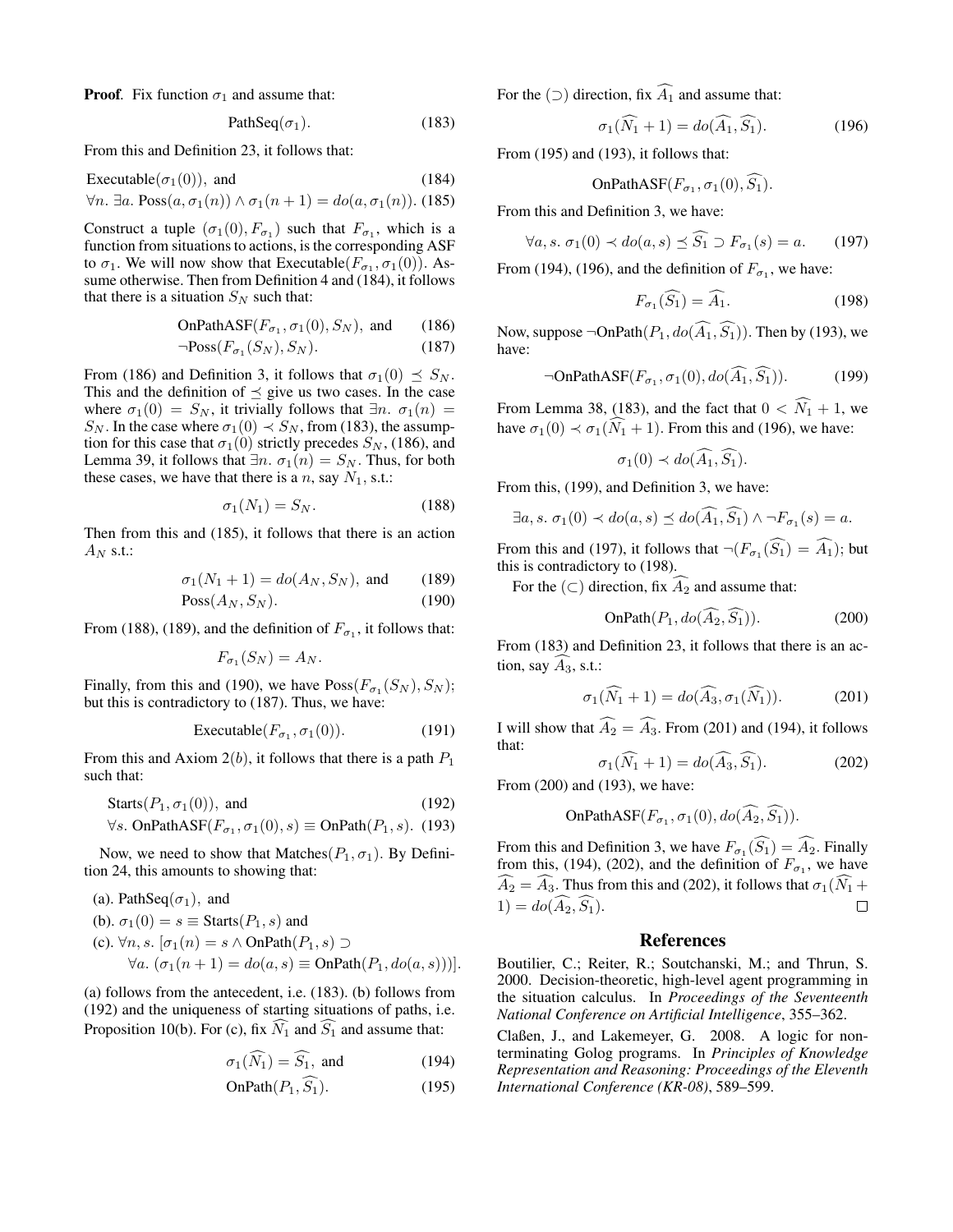De Giacomo, G.; Lespérance, Y.; Levesque, H. J.; and Sardina, S. 2004. On the semantics of deliberation in IndiGolog – from theory to implementation. *Annals of Mathematics and Artificial Intelligence* 41(2–4):259–299.

De Giacomo, G.; Lespérance, Y.; Patrizi, F.; and Sardina, S. 2016. Verifying ConGolog programs on bounded situation calculus theories. In *AAAI Conference on Artificial Intelligence (to appear)*.

De Giacomo, G.; Lespérance, Y.; and Levesque, H. J. 2000. ConGolog, a concurrent programming language based on the situation calculus. *Artificial Intelligence* 121:109–169.

De Giacomo, G.; Ternovskaia, E.; and Reiter, R. 1997. Nonterminating processes in the situation calculus. In *Working Notes of Robots, Softbots, Immobots: Theories of Action, Planning and Control. AAAI-97 Workshop*.

Emerson, E. A., and Halpern, J. Y. 1986. "sometimes" and "not never" revisited: On branching versus linear time temporal logic. *J. ACM* 33(1):151–178.

Emerson, E. A. 1996. Model checking and the mu-calculus. In *Descriptive Complexity and Finite Models, Proceedings of a DIMACS Workshop*, 185–214.

Fritz, C., and McIlraith, S. A. 2006. Decision-theoretic golog with qualitative preferences. In *Principles of Knowledge Representation and Reasoning: Proceedings of the Tenth International Conference (KR-06)*, 153–163.

Gabaldon, A. 2004. Precondition control and the progression algorithm. In *Principles of Knowledge Representation and Reasoning: Proceedings of the Ninth International Conference (KR-04)*, 634–643.

Khan, S. M., and Lespérance, Y. 2005. ECASL: A Model of Rational Agency for Communicating Agents. In *Proceedings of the Fourth International Joint Conference on Autonomous Agents and Multi Agent Systems (AAMAS-05)*, 762–769.

Khan, S. M., and Lespérance, Y. 2009. Prioritized goals and subgoals in a logical account of goal change - A preliminary report. In *Declarative Agent Languages and Technologies VII, 7th International Workshop, DALT 2009, Budapest, Hungary, May 11, 2009. Revised Selected and Invited Papers*, 119–136.

Khan, S. M., and Lespérance, Y. 2010. A logical framework for prioritized goal change. In *9th International Conference on Autonomous Agents and Multiagent Systems (AA-MAS 2010), Toronto, Canada, May 10-14, 2010, Volume 1-3*, 283–290.

Lakemeyer, G., and Levesque, H. J. 1998. AOL: A logic of acting, sensing, knowing, and only-knowing. In *Principles of Knowledge Representation and Reasoning: Proceedings of the Sixth International Conference (KR-98)*, 316–327.

Lespérance, Y.; Levesque, H. J.; Lin, F.; and Scherl, R. 2000. Ability and knowing how in the situation calculus. *Studia Logica* 66(1):165–186.

Lespérance, Y. 2001. On the epistemic feasibility of plans in multiagent systems specifications. In Meyer, J.-J. C., and Tambe, M., eds., *Intelligent Agents VIII, Agent Theories,*

*Architectures, and Languages, 8th International Workshop (ATAL-2001)*.

Levesque, H. J.; Reiter, R.; Lespérance, Y.; Lin, F.; and Scherl, R. B. 1997. Golog: A logic programming language for dynamic domains. *Journal of Logic Programming* 31:59–84.

Levesque, H. J.; Pirri, F.; and Reiter, R. 1998. Foundations for a calculus of situations. *Electronic Transactions of AI (ETAI)* 2(3–4):159–178.

Levesque, H. J. 1996. What is planning in the presence of sensing? In *Proceedings of the Thirteenth National Conference on Artificial Intelligence*, 1139–1146.

Lin, F., and Reiter, R. 1994. State constraints revisited. *Journal of Logic and Computation* 4(5):655–678.

McCarthy, J., and Hayes, P. J. 1969. Some philosophical problems from the standpoint of artificial intelligence. *Machine Intelligence* 4:463–502.

Moore, R. C. 1990. A formal theory of knowledge and action. In Allen, J. F.; Hendler, J.; and Tate, A., eds., *Readings in Planning*. San Mateo, CA: Morgan Kaufmann Publishers. 480–519.

Pinto, J. A. 1994. *Temporal Reasoning in the Situation Calculus*. Ph.D. Dissertation, University of Toronto, Toronto, ON, Canada.

Pnueli, A. 1977. The temporal logic of programs. In *Proceedings of the Eighteenth Annual Symposium on Foundations of Computer Science (FOCS-77)*, 46–57.

Reiter, R. 1991. The frame problem in the situation calculus: A simple solution (sometimes) and a completeness result for goal regression. In Lifschitz, V., ed., *Artificial Intelligence and Mathematical Theory of Computation: Papers in the Honor of John McCarthy*. San Diego, CA: Academic Press. 359–380.

Reiter, R. 1996. Natural actions, concurrency, and continuous time in the situation calculus. In *Principles of Knowledge Representation and Reasoning: Proceedings of the Fifth International Conference (KR-96)*, 2–13.

Reiter, R. 2001. *Knowledge in Action. Logical Foundations for Specifying and Implementing Dynamical Systems*. MIT Press.

Sardina, S., and Shapiro, S. 2003. Rational action in agent programs with prioritized goals. In *Second International Joint Conference on Autonomous Agents and Multi-Agent Systems (AAMAS '03)*, 417–424.

Scherl, R. B., and Levesque, H. J. 2003. Knowledge, action, and the frame problem. *Artificial Intelligence* 144:1–39.

Schnoebelen, P. 2002. The complexity of temporal logic model checking. In *Advances in Modal Logic 4, papers from the fourth conference on "Advances in Modal logic"*, 393– 436.

Shapiro, S.; Pagnucco, M.; Lespérance, Y.; and Levesque, H. J. 2011. Iterated belief change in the situation calculus. *Artificial Intelligence* 175(1):165–192.

Shapiro, S.; Lespérance, Y.; and Levesque, H. 2002. The cognitive agents specification language and verification en-